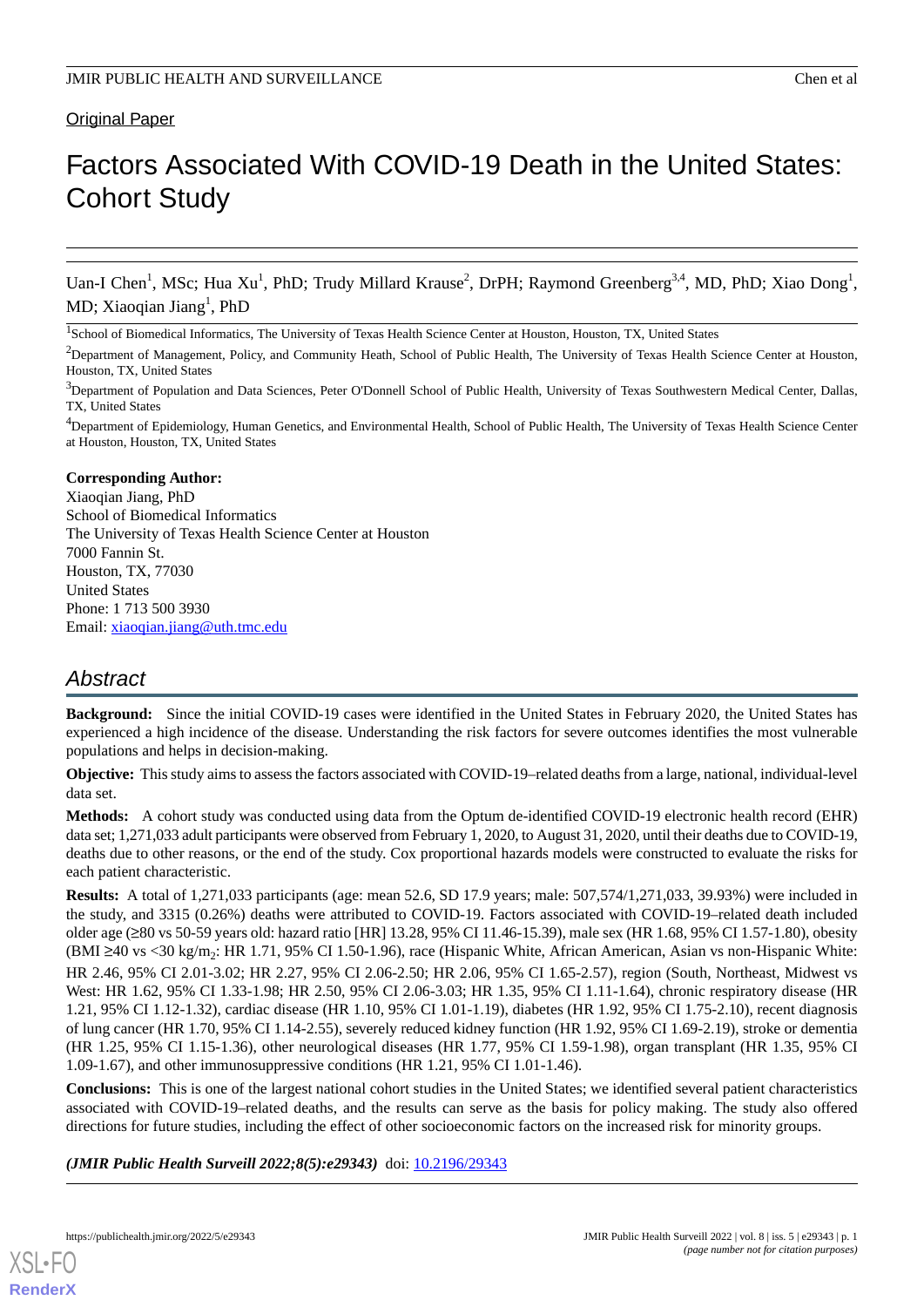#### **KEYWORDS**

COVID-19; risk factors; survival analysis; cohort studies; EHR data

# *Introduction*

The COVID-19 pandemic has brought an unprecedented crisis in global public health since it first appeared in late 2019. By the end of 2020, 19,943,605 confirmed cases and 344,497 deaths were reported in the United States [\[1](#page-20-0)], which was the largest number of any country in the world. Although based on a short observation period or within a single geographical region, reports and studies from the early stage of the pandemic revealed high hospitalization and mortality rates [\[2](#page-20-1)[-4](#page-20-2)]. Identifying prognostic factors can help determine patients at the highest risk for poor outcomes and focus interventions accordingly.

Many studies have been conducted on this topic in the United States. For example, a study of 2215 adult COVID-19 patients admitted to intensive care units showed that patients older than 80 years had a much higher risk of COVID-19–related death. Men also were at an increased risk [[5\]](#page-20-3). Similar findings also were reported from a study involving 64,781 patients treated in 592 US hospitals during April and May 2020 [\[6](#page-20-4)]. Pre-existing conditions including obesity, coronary artery disease, cancer, liver or kidney dysfunction, neurological disorder, diabetes, and dementia were each associated with raised risks of a severe outcome [[5](#page-20-3),[6\]](#page-20-4). Although many studies have explored the linkage between patient characteristics and COVID-19 death, most of them involved limited sample sizes and relatively short time spans. Recently, a large cohort study of 1,926,526 patients with 174,568 COVID-19 confirmed cases from the National COVID Cohort Collaborative (N3C), a centralized national data resource, reported that age, male sex, liver disease, dementia, African American and Asian race, and obesity were associated with poor outcomes [[7](#page-20-5)]. There is a scarcity of studies using large national data similar to the N3C cohort in the United States to provide accurate and reliable findings.

In 2020, a UK team used National Health Service data to build the OpenSAFELY platform and to conduct a cohort study of 17 million people to investigate factors associated with COVID-19–related deaths in England [[8\]](#page-20-6). The findings showed that people over 80 years old had a 20 times higher risk compared with those aged 50-59 years (hazard ratio [HR] 20.6, 95% CI 18.7-22.68). Men had slightly higher risk than women (HR 1.59, 95% CI 1.53-1.65). Minority groups, including mixed-race, South Asian, and Black people, were at higher risks than White people. In addition, obesity and most comorbidities, including cardiac, pulmonary, kidney disease, and malignancies, were all associated with higher risks of COVID-19–related deaths.

To understand whether these factors proposed in the OpenSAFELY study, including age, sex, and other comorbidities, were also linked to higher risks of COVID-19–related deaths among the US population during the similar time window, we conducted a study that expands upon the UK study through the analysis of the Optum de-identified COVID-19 electronic health record (EHR) data set and compared findings with the aforementioned N3C cohort with

over 1 million patient records between February 1, 2020, and August 31, 2020, in the United States.

# *Methods*

#### **Study Design**

This study was designed to replicate the UK OpenSAFELY [\[8](#page-20-6)] study within the constraints of the available data. We conducted a cohort study using data from the Optum de-identified COVID-19 EHR data set. The study started on February 1, 2020, which was the earliest date Optum began compiling the COVID-19 data. The date was 10 days after the first COVID-19 confirmed case and several weeks before the first reported COVID-19–related death in the United States. The study ended on August 31, 2020, which was the latest accessible record released by Optum by the time the study was performed. In the primary analysis, all eligible participants were included in the study regardless of their SARS-CoV-2 test results (the full cohort) to assess risks among the general population. For the analysis among COVID-19 patients, a subset of patients was extracted from the full cohort with at least one lab-confirmed polymerase chain reaction (PCR)–positive SARS-CoV-2 test result or with diagnosis code U07.1 or B97.29 between February 1, 2020, and August 17, 2020 (the date was chosen 2 weeks before the study ended to allow the outcome to fully develop). No randomization was conducted. No investigator was involved in the outcome assessment.

#### **Data Source**

The Optum COVID-19 data set was provided by Optum to the University of Texas (UT) Center for Health Care Data, University of Texas Health Science Center (UTHealth) School of Public Health, and UTHealth School of Biomedical Informatics (SBMI) Data Service. The data set accessed throughout the study was locally hosted by SBMI. It comprised longitudinal EHR data derived from a network of health care provider organizations across the United States. The data were certified as de-identified by an independent statistical expert following Health Insurance Portability and Accountability Act statistical de-identification rules and managed according to Optum customer data use agreements. Clinical and other medical administrative data were obtained from both inpatient and ambulatory EHRs, practice management systems, and numerous other internal systems. Information was processed, normalized, and standardized across the continuum of care from both acute inpatient stays and outpatient visits. Optum data elements included demographics, medications prescribed and administered, lab results, vital signs, other observable measurements, clinical and inpatient stay administrative data, and coded diagnoses and procedures.

All authors were authorized to access the Optum COVID-19 data set and were compliant with the data use agreements.

#### **Study Population and Observation Period**

Considering many of the risk factors investigated in this study are chronic health conditions that are more commonly present

 $XS$  $\cdot$ FC **[RenderX](http://www.renderx.com/)**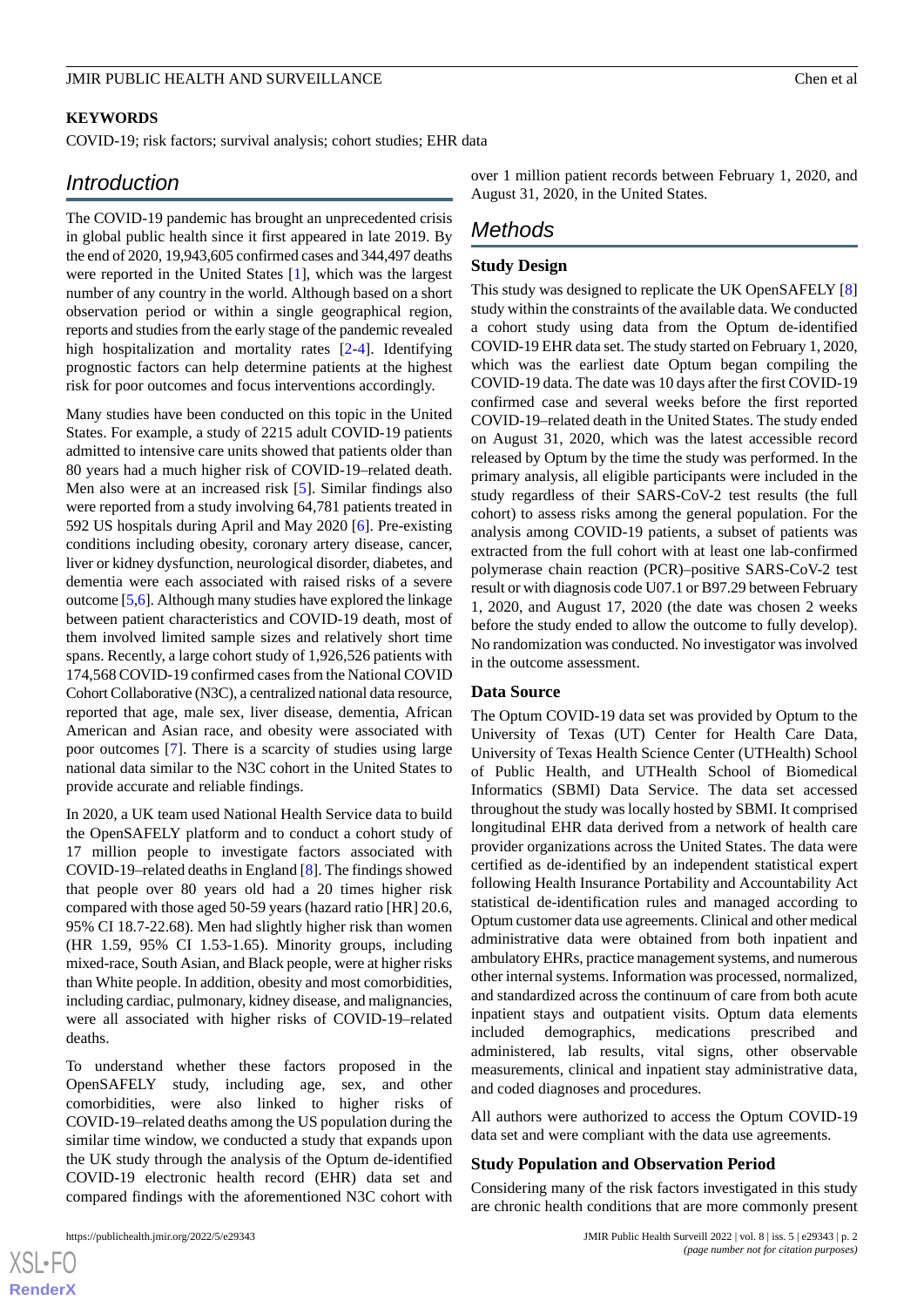in adult patients, the study population included only adult men and women aged 18 years or older on or before February 1, 2020. To be included in the study, participants must have had at least 1 year of prior observation before the study start date in order to adequately capture their baseline characteristics. Participants also were required to have EHRs for the prior year to be considered eligible for inclusion. In addition, participants with missing demographics, including sex, age, and region, were excluded from the study. Eligible participants were followed from February 1, 2020, until their deaths due to COVID-19, deaths due to other causes, or the end of the study (August 31, 2020). The Optum data set used in this study was delivered on September 3, 2020, which contained some death data for early September. However, we elected to end the study period a few days earlier to account for possible delays in data delivery.

#### **Ethical Considerations**

Data for this study were provided by Optum and remain on the servers of the Biomedical Informatics Group-the Analytics Research Center, SBMI, UTHealth. No individually identifiable information was provided, and no participants were contacted by the investigators directly. The secondary analysis of this de-identified data was approved by the Committee for the Protection of Human Subjects, University of Texas Health Science Center at Houston (the UTHSC-H institutional review board) under protocol HSC-SBMI-20-1194.

#### **Outcome**

The outcome of interest was COVID-19–related deaths. All non-COVID-19–related deaths or surviving patients were censored at the time of death or the end of the study, respectively. Due to the de-identification of data, only the death year and month were available. Neither the exact death day nor the cause of death was provided. We, therefore, used an indirect way to define COVID-19–related deaths: If the month of a patient's last COVID-19 diagnosis (International Classification of Diseases [ICD]-10 codes U07.1 on or after February 1, 2020, or ICD-10 codes B97.29 on or after February 20, 2020) matched or was within 1 month after the death month and any of the other most recent recorded dates (hospital discharge date, health service encounter date, diagnosis date, lab test ordered date, prescription date, and medical procedure date) was the same as or within 1 month after the death month, the patient was considered to have experienced a COVID-19–related death. The extra 1-month window was included to account for the possible delay of data entry. For example, if a patient had a positive COVID-19 diagnosis on April 4 and died in April, with any of the aforementioned dates falling in April, the patient was considered to have died from COVID-19. However, if the patient had a positive diagnosis in February but died in April, the patient would be considered to have died from other causes. To determine the death day, we defined the most recent recorded date among the aforementioned dates that matched the death month as the presumptive date of death. For those without matching records on the death month, the presumptive date of death was set to the 15th of the death month as the midpoint of possible death dates.

#### **Covariates**

Potential risk factors and their categorizations in this study generally followed those used in the OpenSAFELY study [[8\]](#page-20-6). Age was grouped into 6 categories: 18-39, 40-49, 50-59, 60-69, 70-79, and 80 years old. BMI was obtained either directly from the recorded BMI values or calculated from weight measurements within the past 10 years and restricted to those taken when the patient was over 16 years old. Obesity was determined according to BMI value, using cut-offs from the US Centers for Disease Control and Prevention: <30 kg/m<sup>2</sup>, not obese; ≥30 and <35 kg/m<sup>2</sup>, class I obesity; ≥35 and <40 kg/m<sup>2</sup>, class II obesity;  $\geq 40 \text{ kg/m}^2$ , class III obesity [[9\]](#page-20-7). Smoking status was grouped into never, former, and current smokers. The Optum data set had race and ethnicity recorded separately. Race included African American, Asian, Caucasian, and other/unknown. Ethnicity included Hispanic, non-Hispanic, or unknown. Due to the fact that Hispanic African American and Hispanic Asian together accounted for only 0.3% of the study population, we treated them simply as African American and Asian, respectively. Caucasian was divided into Hispanic or non-Hispanic White. For Caucasian with unknown ethnicity, we categorized them as unknown race/ethnicity. Consequently, the race/ethnicity variable in the data set was grouped into non-Hispanic White, Hispanic White, African American, and Asian. The regions included West, South, Northeast, and Midwest according to the US Census Bureau.

Based on glycated hemoglobin  $(HbA_{1C})$  measured within the past 15 months, diabetes was grouped into uncontrolled  $(HbA_{1C})$  $≥58$  mmol/mol), controlled (HbA<sub>1C</sub> <58 mmol/mol), or without recent HbA<sub>1C</sub> records. Cancers were grouped based on the first diagnosis date  $\left($  <1 year,  $\geq$ 1 year). The most recent creatinine value was used to calculate estimated glomerular filtration rate (eGFR) according to the CKD-EPI equation [[10\]](#page-20-8). Since this equation adjusts for race, eGFR was not calculated for patients without race and was considered missing. Reduced kidney function was grouped into eGFR <30 or 30  $\leq$  eGFR < 60  $mL/min/1.73 m<sup>2</sup>$ . Chronic respiratory disease other than asthma included chronic obstructive pulmonary disease, bronchiectasis, cystic fibrosis, and interstitial lung fibrosis. Cardiac disease included ischemic heart disease and congestive heart failure. Hypertension or high blood pressure was defined as either a prior diagnosis of hypertension or most recent systolic or diastolic blood pressure ≥140 mm Hg or ≥90 mm Hg, respectively. Chronic liver disease included chronic viral hepatitis, cirrhosis, and primary genetic liver disease. Stroke or dementia included hemorrhagic stroke and dementia that were related to cardiovascular etiology. Besides stroke or dementia, other neurological diseases included motor neuron disease, myasthenia gravis, multiple sclerosis, Parkinson disease, cerebral palsy, quadriplegia or hemiplegia, and progressive cerebellar disease. Organ transplant included both solid organ and bone marrow transplant. Autoimmune disease indicated rheumatoid arthritis, systemic lupus erythematosus, and psoriasis. Other immunosuppressive conditions included HIV, permanent immunodeficiency ever diagnosed, as well as aplastic anemia and temporary immunodeficiency diagnosed within the last year.

 $XS$  $\cdot$ FC **[RenderX](http://www.renderx.com/)**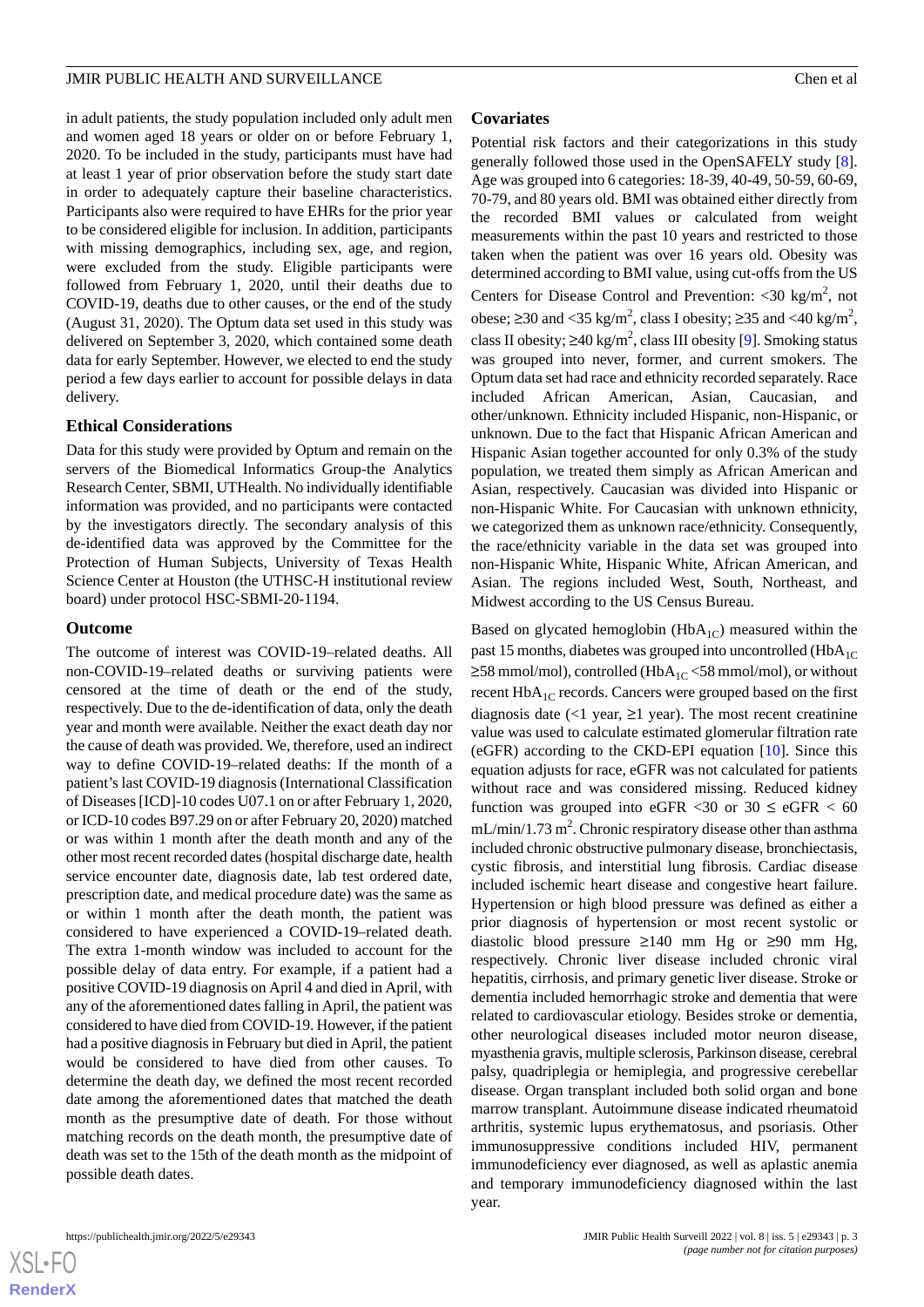Information on patients' comorbidities was obtained by the diagnosis codes in their health care records. The coding system in the Optum COVID-19 data set included ICD-9, ICD-10, and SNOMED CT. To best recapitulate the disease groups as in the OpenSAFELY study, we used the SNOMED code lists provided on the OpenSAFELY website [[11\]](#page-20-9) and mapped them to ICD-9/ICD-10 codes using mapping tools from the Unified Medical Language System [[12\]](#page-20-10). The Clinical Classifications Software from the Agency for Healthcare Research and Quality was also used to obtain ICD-9/ICD-10 codes for disease groups where available [\[13](#page-20-11)]. All SNOMED CT and ICD-9/ICD-10 codes were compared to the final code lists released by the UK OpenSAFELY platform and were manually curated to match our disease definitions. Decisions on every code list were documented and were reviewed by physicians.

### **Statistical Analysis**

All statistical analyses mirrored the UK OpenSAFELY study [[8\]](#page-20-6), and most of their Stata codes were reused with minor modifications to suit our data set. The Kaplan-Meier method was used to estimate the cumulative incidence of COVID-19–related deaths by age groups and sex. A univariable Cox proportional hazards model was fit for each potential risk factor and was adjusted for age and sex (age-sex adjusted models), with age modeled using a restricted cubic spline. A separate sex-adjusted univariable Cox model for age groups was fitted to show the HRs for different age categories. All the factors including age, sex, obesity, smoking status, region, diabetes, hematological malignancy, lung cancer, other cancers, reduced kidney function, asthma, respiratory disease, chronic cardiac disease, hypertension, liver disease, stroke or dementia, other neurological diseases, organ transplant, rheumatoid arthritis/lupus/psoriasis, and other immunosuppressive conditions were then fit in 1 multivariable Cox proportional hazards model (fully adjusted model). Similarly, age was fit using a restricted cubic spline, and a separate fully adjusted model for age groups was refitted. The proportional hazards assumption was explored by testing for the non-zero slopes of the scaled Schoenfeld residuals for each factor. The Breslow method was used to handle ties, and all the time scales used in the survival analysis were measured in days. Estimated HRs and their 95% CIs are reported for both age-sex adjusted models, as well as the fully adjusted model.

In the primary analysis, participants with missing BMI, smoking status, and eGFR were considered to be non-obese, be never-smokers, and have normal kidney function based on the assumption that having these characteristics were more likely to be captured. A sensitivity analysis was conducted using participants with complete records for these factors only. The differences in HRs were compared with the primary analysis. Due to around 18% of participants without a recorded race, it was not included in the primary model, and its HR was separately obtained by fitting a Cox model using observations with known race. This race-adjusted model, together with other covariates, was presented in another sensitivity analysis to assess the impact of including race on all other factors.

C-statistics were calculated to show the model's discriminative performance. Due to the computational limits, this was done by randomly sampling 2000 observations from both with and without the event of interest. The process was repeated 10 times, and the average was taken as the estimate of the C-statistic. Weights were applied to the calculation [[14\]](#page-20-12). All *P* values shown here are 2-sided.

Data management was performed in SQL, Python 3.6.10, and R 3.6. All statistical analyses were conducted using Stata/IC 16.1.

# *Results*

Among 1,848,463 individuals in the original sample, exclusions were made for the following reasons: lack of a complete year of information prior to February 2020 (378,031/1,848,463, 20.45%), inconsistent or missing information on death (57,443/1,848,463, 3.11%), age less than 18 years (99,064/1,848,463, 5.36%), and missing information on age, sex, or geographic region (42,892/1,848,463, 2.32%), leaving an analytic sample of 1,271,033 persons who were tested for COVID-19 between February 1, 2020, and August 31, 2020 ([Figure 1\)](#page-4-0). Among them, 3315 deaths were attributed to COVID-19 by the end of the study. A summary of patient characteristics is shown in [Table 1](#page-5-0). Certain characteristics had missing information for a proportion of the 1,271,033 persons: BMI, 100,237 (7.89%); smoking status, 88,006 (6.92%); race, 225,881 (17.77%); blood pressure, 79,142 (6.23%); and creatinine, 326,787 (25.71%).

Kaplan-Meier curves showed that men had a higher cumulative probability of death from COVID-19 in every age group compared with women. In addition, mortality rose as age increased for both sexes ([Figure 2](#page-7-0)).

The HR of COVID-19 deaths for each characteristic is shown in [Figure 3](#page-8-0) and [Table 2](#page-9-0).

In this study, except when reporting the HRs for age groups (fit as a categorical variable), age was otherwise modeled as a restricted cubic spline. With that approach, the relationship between log HRs and age was approximately log-linear ([Figure](#page-10-0) [4\)](#page-10-0). The risks of COVID-19–related death increased in older age groups. In people over 80 years old, the risk was around 13 times that in those aged 50-59 years (reference group). Our results also showed that men had a higher risk of COVID-19–related death compared with women. The minority groups (Hispanic White, African American, and Asian) also had elevated risks compared with non-Hispanic Whites, with HRs ranging from 2.06 (Asians) to 2.46 (Hispanic Whites) in the fully adjusted model. People who lived in the Northeast had the highest HR of 2.50 (2.06-3.03).

The risk increased with rising BMI. Patients with diabetes showed elevated risks. However, well-controlled diabetes  $(HbA<sub>1c</sub> < 58$  mmol/mol during the past 15 months) diminished the risk to  $1.11$   $(1.00-1.23)$  compared with that of  $1.67$ (1.46-1.91) in patients with poorer diabetic control or 1.92 (1.75-2.10) in those without recent assessment of control. Other chronic conditions including cardiac disease, severely reduced kidney function (eGFR < 30 mL/min/1.73 m<sup>2</sup>), chronic respiratory disease, stroke or dementia, other neurological

```
XSI - F(RenderX
```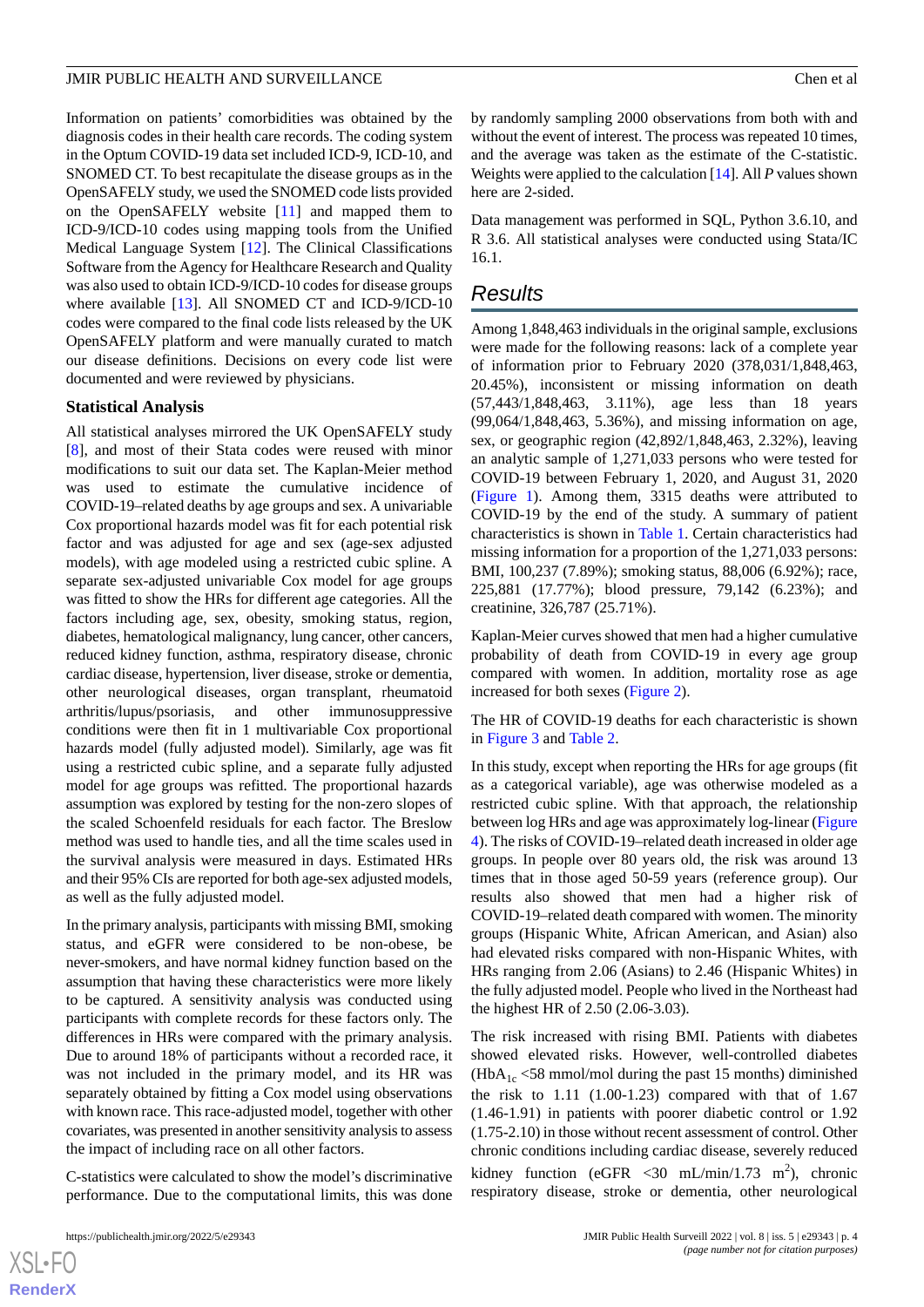diseases, organ transplant, and other immunosuppressive conditions were associated with elevated risks of COVID-19–related death. The effects of hematological and lung cancers were investigated separately from other cancers due to their direct impact on the immune system and the sites of the COVID-19 infection, respectively. Other cancers did not increase the risk, whereas having lung cancer diagnosed within the prior year raised the risk of COVID-19–related death. Patients diagnosed with hematological cancer within the prior year had a higher but statistically nonsignificant risk elevation.

<span id="page-4-0"></span>Neither former nor current smokers had elevated risks of COVID-19–related death. Instead, the risks were significantly lower compared with nonsmokers. Participants with

hypertension showed higher risk in the age-sex adjusted univariable model. However, the HR lost statistical significance when other covariates were included. To investigate which factors contributed to this reduction, we included other variables one at a time to the model containing age, sex, and hypertension. We found that obesity, diabetes, and cardiac disease were primarily responsible for the diminished association. Including these 3 factors in the age-sex adjusted hypertension model reduced the HR for hypertension from 1.30 to 1.03 (0.93-1.14). Similarly, the apparent impact of chronic liver disease was decreased with the adjustment for diabetes. Asthma and autoimmune diseases did not show increased risks of COVID-19–related death in either the age-sex adjusted model or the fully adjusted model.

**Figure 1.** Flowchart for defining the study population in the United States between February 1, 2020, and August 31, 2020.



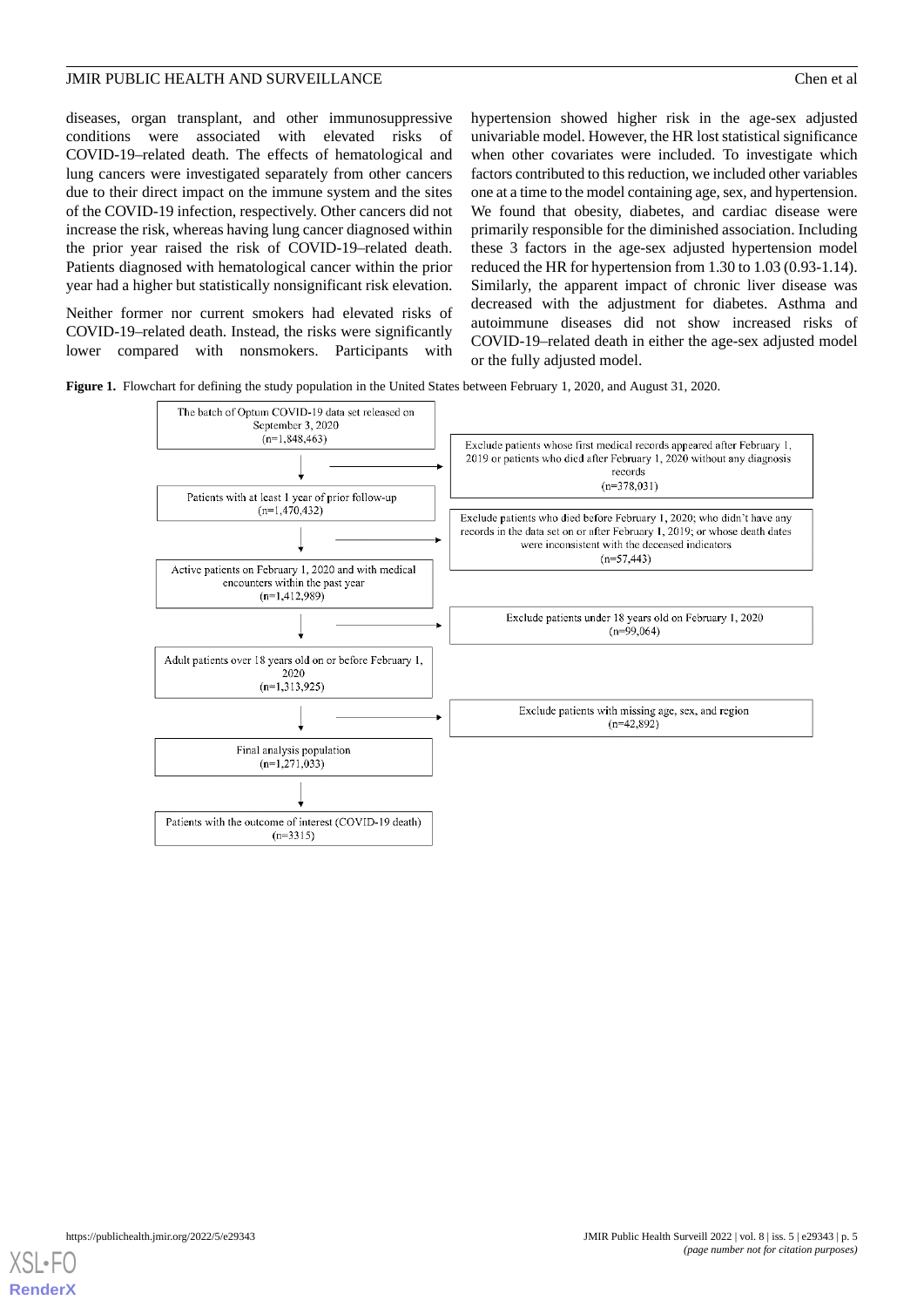<span id="page-5-0"></span>**Table 1.** Characteristics of the overall adult study population and COVID-19 fatalities in the United States between February 1, 2020, and August 31, 2020.

| Characteristic                 | Overall sample (N=1,271,033), n (%) | Number of COVID-19-related deaths (n=3315), n (%) |
|--------------------------------|-------------------------------------|---------------------------------------------------|
| Age (years)                    |                                     |                                                   |
| 18-39                          | 348,372 (27.41)                     | 46(0.01)                                          |
| 40-49                          | 188,305 (14.82)                     | 96(0.05)                                          |
| 50-59                          | 248,913 (19.58)                     | 246(0.10)                                         |
| 60-69                          | 248,017 (19.51)                     | 578 (0.23)                                        |
| 70-79                          | 151,866 (11.95)                     | 869 (0.57)                                        |
| $\geq 80$                      | 85,560 (6.73)                       | 1480 (1.73)                                       |
| <b>Sex</b>                     |                                     |                                                   |
| Female                         | 763,459 (60.07)                     | 1472 (0.19)                                       |
| Male                           | 507,574 (39.93)                     | 1843 (0.36)                                       |
| <b>BMI</b> ( $\text{kg/m}^2$ ) |                                     |                                                   |
| <18.5                          | 16,190(1.27)                        | 62 (0.38)                                         |
| 18.5-24.9                      | 283,597 (22.31)                     | 682 (0.24)                                        |
| 25-29.9                        | 356,721 (28.07)                     | 910 (0.26)                                        |
| 30-34.9 (obesity class I)      | 257,837 (20.29)                     | 658 (0.26)                                        |
| 35-39.9 (obesity class II)     | 138,765 (10.92)                     | 320 (0.23)                                        |
| $\geq$ 40 (obesity class III)  | 117,686 (9.26)                      | 278 (0.24)                                        |
| Missing                        | 100,237 (7.89)                      | 405 (0.40)                                        |
| <b>Smoking</b>                 |                                     |                                                   |
| Never                          | 262,320 (20.64)                     | 574 (0.22)                                        |
| Former                         | 727,211 (57.21)                     | 2163 (0.30)                                       |
| Current                        | 193,496 (15.22)                     | 236(0.12)                                         |
| Missing                        | 88,006 (6.92)                       | 342 (0.39)                                        |
| Race/ethnicity                 |                                     |                                                   |
| Non-Hispanic White             | 837,195 (65.87)                     | 1933 (0.23)                                       |
| Hispanic White                 | 30,582 (2.41)                       | 99 (0.32)                                         |
| African American               | 147,830 (11.63)                     | 564 (0.38)                                        |
| Asian                          | 29,545 (2.32)                       | 85 (0.29)                                         |
| Missing                        | 225,881 (17.77)                     | 634 (0.28)                                        |
| <b>Region</b>                  |                                     |                                                   |
| West                           | 100,986 (7.95)                      | 112(0.11)                                         |
| South                          | 225,884 (17.77)                     | 664 (0.29)                                        |
| Northeast                      | 389,344 (30.63)                     | 1449 (0.37)                                       |
| Midwest                        | 554,819 (43.65)                     | 1090(0.20)                                        |
| <b>Blood pressure</b>          |                                     |                                                   |
| Normal <sup>a</sup>            | 373,078 (29.35)                     | 661 (0.18)                                        |
| Elevated <sup>b</sup>          | 184,987 (14.55)                     | 487 (0.26)                                        |
| High, stage I <sup>c</sup>     | 467,196 (36.76)                     | 1064(0.23)                                        |
| High, stage II <sup>d</sup>    | 166,630 (13.11)                     | 788 (0.47)                                        |
| Missing                        | 79,142 (6.23)                       | 315 (0.40)                                        |

[XSL](http://www.w3.org/Style/XSL)•FO **[RenderX](http://www.renderx.com/)**

https://publichealth.jmir.org/2022/5/e29343 JMIR Public Health Surveill 2022 | vol. 8 | iss. 5 | e29343 | p. 6 *(page number not for citation purposes)*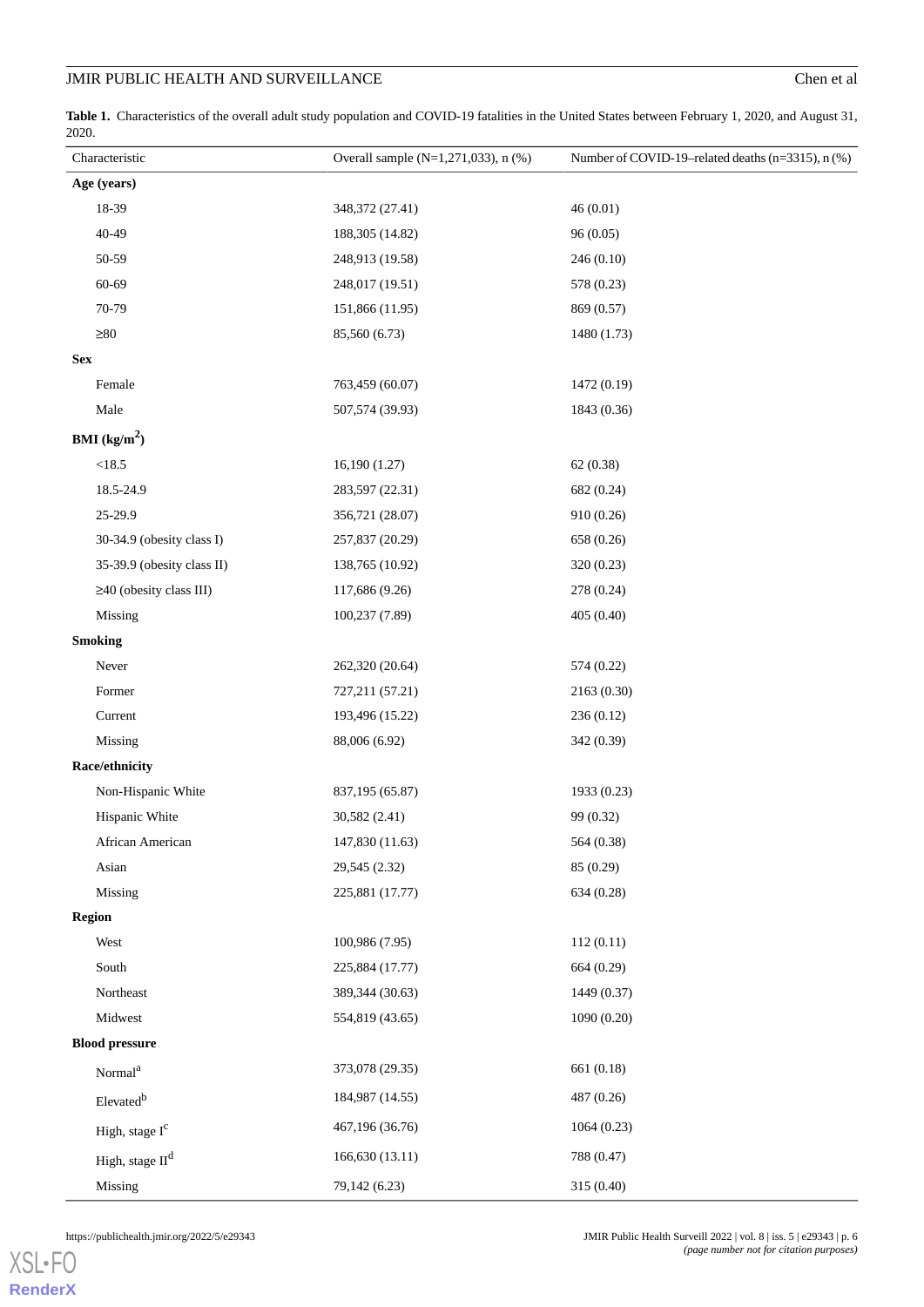| Characteristic                                               | Overall sample $(N=1, 271, 033)$ , n $(\%)$ | Number of COVID-19-related deaths $(n=3315)$ , n $(\%)$ |
|--------------------------------------------------------------|---------------------------------------------|---------------------------------------------------------|
| <b>High blood pressure/hypertension</b>                      |                                             |                                                         |
| Yes                                                          | 650,425 (51.17)                             | 2738 (0.42)                                             |
| $\rm No$                                                     | 620,608 (48.83)                             | 577 (0.09)                                              |
| <b>Chronic respiratory disease</b>                           |                                             |                                                         |
| Yes                                                          | 170,033 (13.38)                             | 1017(0.60)                                              |
| No                                                           | 1,101,000 (86.62)                           | 2298 (0.21)                                             |
| Asthma                                                       |                                             |                                                         |
| Yes                                                          | 208,254 (16.38)                             | 422 (0.20)                                              |
| No                                                           | 1,062,779 (83.62)                           | 2893 (0.27)                                             |
| <b>Cardiac</b> disease                                       |                                             |                                                         |
| Yes                                                          | 215,816 (16.98)                             | 1583 (0.73)                                             |
| $\rm No$                                                     | 1,055,217 (83.02)                           | 1732(0.16)                                              |
| <b>Diabetes</b>                                              |                                             |                                                         |
| $HbA_{1c}^e \leq 58$ mmol/mol                                | 105,697 (8.32)                              | 497 (0.47)                                              |
| $HbA_{1c} \geq 58$ mmol/mol                                  | 49,193 (3.87)                               | 267 (0.54)                                              |
| No recent $HbA_{1c}$ value                                   | 86,896 (6.84)                               | 699 (0.80)                                              |
| Not diabetic                                                 | 1,029,247 (80.98)                           | 1852 (0.18)                                             |
| Other cancer (excluding hematological and lung cancer)       |                                             |                                                         |
| Diagnosed <1 year                                            | 30,835 (2.43)                               | 85 (0.28)                                               |
| Diagnosed $\geq$ 1 year                                      | 137,456 (10.81)                             | 467 (0.34)                                              |
| Never                                                        | 1,102,742 (86.76)                           | 2763 (0.25)                                             |
| <b>Hematological cancer</b>                                  |                                             |                                                         |
| Diagnosed <1 year                                            | 4681 (0.37)                                 | 30(0.64)                                                |
| Diagnosed $\geq$ 1 year                                      | 17,873 (1.41)                               | 98 (0.55)                                               |
| Never                                                        | 1,248,479 (98.23)                           | 3187 (0.26)                                             |
| Lung cancer                                                  |                                             |                                                         |
| Diagnosed <1 year                                            | 2927 (0.23)                                 | 24 (0.82)                                               |
| Diagnosed $\geq$ 1 year                                      | 7419 (0.58)                                 | 41(0.55)                                                |
| Never                                                        | 1,260,687 (99.19)                           | 3250 (0.26)                                             |
| eGFR <sup>g</sup> (mL/min/1.73 m <sup>2</sup> ) <sup>h</sup> |                                             |                                                         |
| $\geq 60$                                                    | 823,048 (64.75)                             | 1378 (0.17)                                             |
| 45-59.9                                                      | 71,698 (5.64)                               | 499 (0.70)                                              |
| 30-44.9                                                      | 30,453 (2.40)                               | 361 (1.19)                                              |
| 15-29.9                                                      | 11,007(0.87)                                | 172 (1.56)                                              |
| <15                                                          | 8040 (0.63)                                 | 119 (1.48)                                              |
| Missing                                                      | 326,787 (25.71)                             | 786 (0.24)                                              |
| <b>Chronic liver disease</b>                                 |                                             |                                                         |
| Yes                                                          | 90,213 (7.10)                               | 265 (0.29)                                              |
| $\rm No$                                                     | 1,180,820 (92.90)                           | 3050 (0.26)                                             |
| Stroke or dementia                                           |                                             |                                                         |
| Yes                                                          | 104,876 (8.25)                              | 913 (0.87)                                              |
| $\rm No$                                                     | 1,166,157 (91.75)                           | 2402 (0.21)                                             |

[XSL](http://www.w3.org/Style/XSL)•FO **[RenderX](http://www.renderx.com/)**

https://publichealth.jmir.org/2022/5/e29343 JMIR Public Health Surveill 2022 | vol. 8 | iss. 5 | e29343 | p. 7 *(page number not for citation purposes)*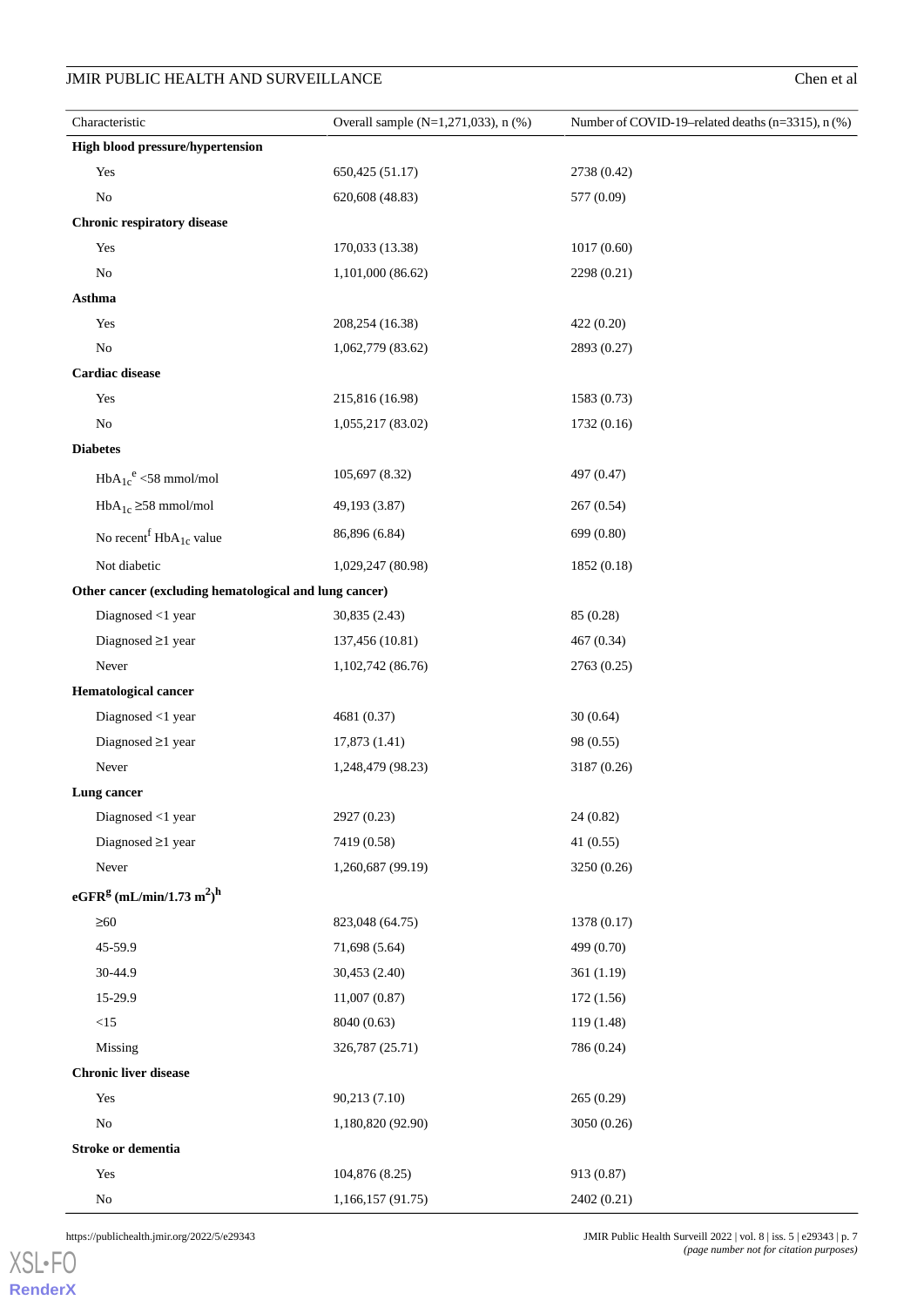| Characteristic                    | Overall sample $(N=1, 271, 033)$ , n $(\%)$ | Number of COVID-19-related deaths $(n=3315)$ , n $(\%)$ |
|-----------------------------------|---------------------------------------------|---------------------------------------------------------|
| Other neurological diseases       |                                             |                                                         |
| Yes                               | 41,187 (3.24)                               | 391 (0.95)                                              |
| No                                | 1,229,846 (96.76)                           | 2924 (0.24)                                             |
| Organ transplant                  |                                             |                                                         |
| Yes                               | 12,429 (0.98)                               | 95 (0.76)                                               |
| No                                | 1,258,604 (99.02)                           | 3220 (0.26)                                             |
| $RA^i$ , $SLE^j$ , or psoriasis   |                                             |                                                         |
| Yes                               | 65,387 (5.14)                               | 188 (0.29)                                              |
| No                                | 1,205,646 (94.86)                           | 3127 (0.26)                                             |
| Other immunosuppressive condition |                                             |                                                         |
| Yes                               | 31,005 (2.44)                               | 127(0.41)                                               |
| No                                | 1,240,028 (97.56)                           | 3188 (0.26)                                             |

<sup>a</sup>Systolic blood pressure <120 mm Hg; diastolic blood pressure <80 mm Hg.

b<sub>Systolic</sub> blood pressure  $\geq$ 120 and  $\leq$ 129 mm Hg; diastolic blood pressure <80.

<sup>c</sup>Systolic blood pressure ≥130 and ≤139 mm Hg; diastolic blood pressure ≥80 and ≤89 mm Hg.

d Systolic blood pressure ≥140 or diastolic blood pressure ≥90.

 $e^e$ HbA<sub>1c</sub>: glycated hemoglobin.

 ${}^f$ HbA<sub>1c</sub> value within 15 months before February 1, 2020.

<sup>g</sup>eGFR: estimated glomerular filtration rate.

<span id="page-7-0"></span><sup>h</sup>Calculated from the creatinine value.

<sup>i</sup>RA: rheumatoid arthritis.

<sup>j</sup>SLE: systemic lupus erythematosus.

#### **Figure 2.** Kaplan-Meier cumulative probability of death due to COVID-19 for (A) women and (B) men.



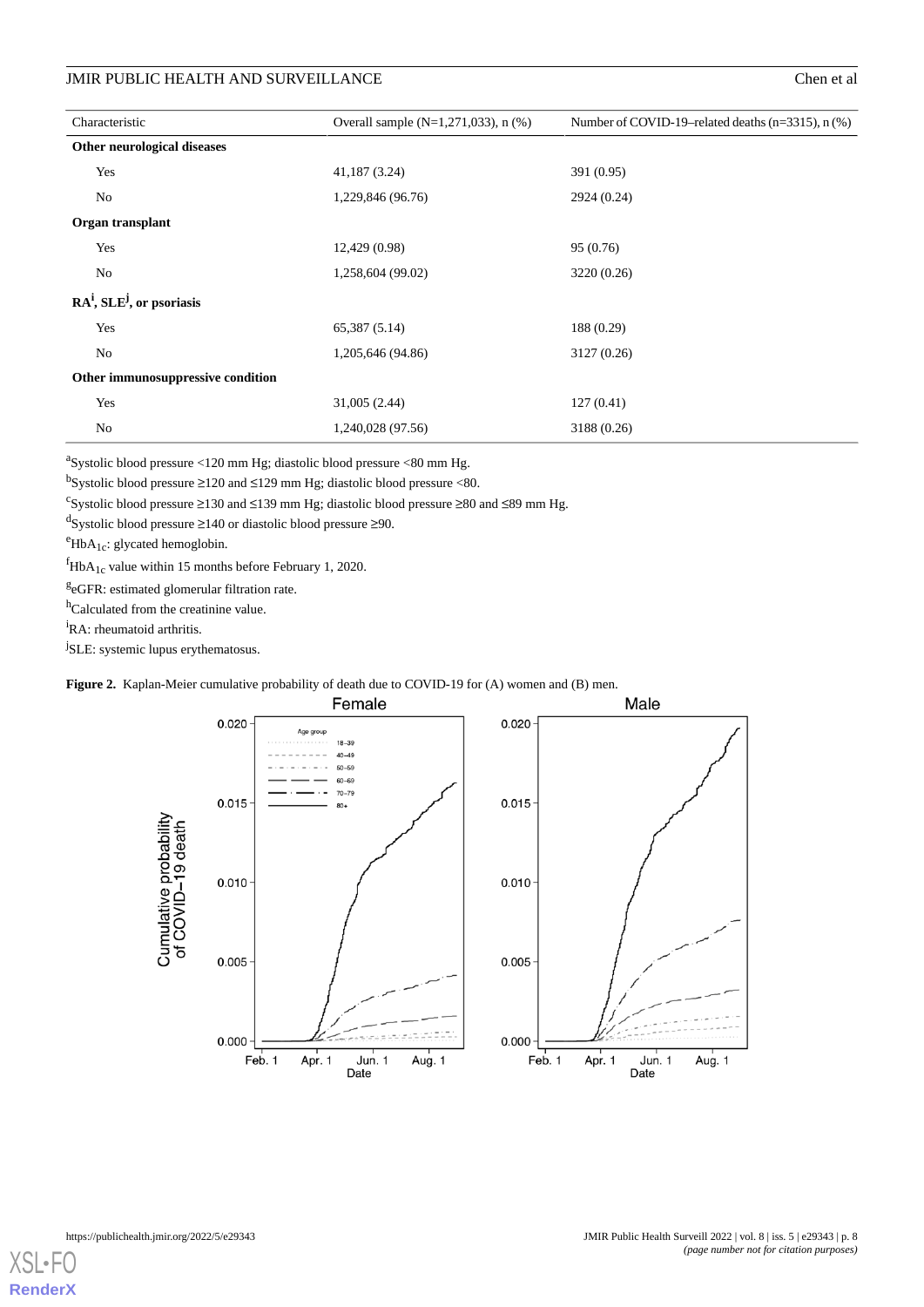<span id="page-8-0"></span>**Figure 3.** Forest plot showing hazard ratios for each risk factor from the fully adjusted Cox proportional hazards model (n=1,271,033). The values for race were separately ascertained by fitting a Cox proportional hazards model using only those with known race (n=1,045,152) and adjusted for all other covariates. eGFR: estimated glomerular filtration rate.



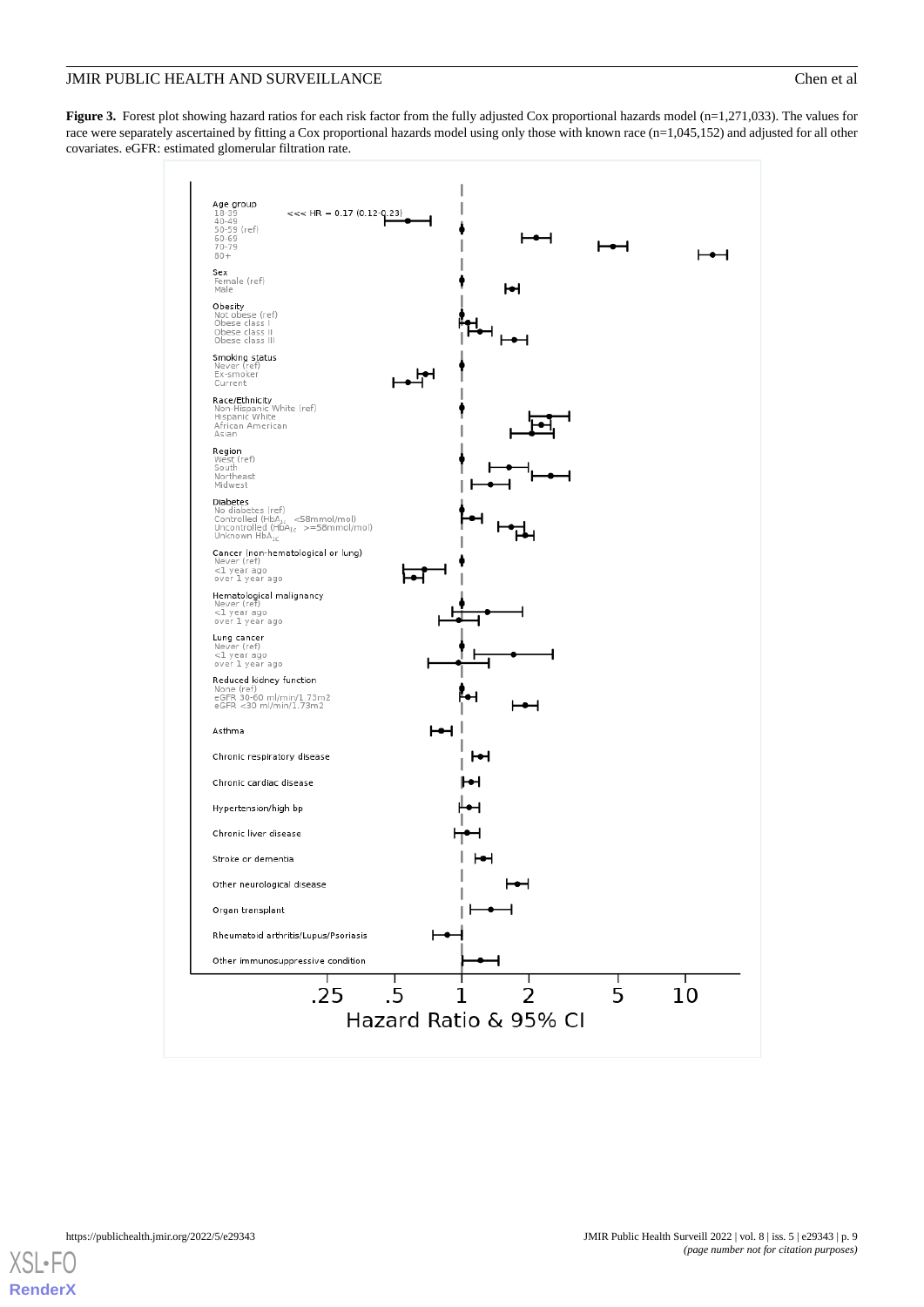<span id="page-9-0"></span>

| <b>Table 2.</b> Adjusted hazard ratios (HRs) for COVID-19–related death for each patient characteristic. |
|----------------------------------------------------------------------------------------------------------|
|                                                                                                          |
|                                                                                                          |

| Characteristic                                         | Age-sex adjusted model <sup>a</sup> , HR (95% CI) | Fully adjusted model (primary analysis) <sup>b</sup> , HR (95% CI) |
|--------------------------------------------------------|---------------------------------------------------|--------------------------------------------------------------------|
| Age <sup>c</sup> (years)                               |                                                   |                                                                    |
| 18-39                                                  | $0.14(0.10-0.19)$                                 | $0.17(0.12 - 0.23)$                                                |
| 40-49                                                  | $0.53(0.42-0.67)$                                 | $0.57(0.45-0.72)$                                                  |
| 50-59                                                  | $1.00$ (ref <sup>d</sup> )                        | $1.00$ (ref)                                                       |
| 60-69                                                  | $2.32(2.00-2.69)$                                 | $2.15(1.85-2.50)$                                                  |
| 70-79                                                  | $5.70(4.95-6.57)$                                 | 4.75 (4.10-5.50)                                                   |
| $\geq 80$                                              | 18.00 (15.73-20.60)                               | 13.28 (11.46-15.39)                                                |
| <b>Sex</b>                                             |                                                   |                                                                    |
| Female                                                 | $1.00$ (ref)                                      | $1.00$ (ref)                                                       |
| Male                                                   | $1.68(1.57-1.80)$                                 | $1.68(1.57-1.80)$                                                  |
| <b>Obesity</b>                                         |                                                   |                                                                    |
| Not obese                                              | $1.00$ (ref)                                      | $1.00$ (ref)                                                       |
| Class I (BMI 30-34.9 kg/m <sup>2</sup> )               | $1.07(0.98-1.17)$                                 | $1.07(0.97-1.17)$                                                  |
| Class II (BMI 35-39.9 kg/m <sup>2</sup> )              | $1.25(1.11-1.41)$                                 | $1.21(1.07-1.36)$                                                  |
| Class III (BMI $\geq 40 \text{ kg/m}^2$ )              | $1.83(1.61-2.09)$                                 | $1.71(1.50-1.96)$                                                  |
| <b>Smoking</b>                                         |                                                   |                                                                    |
| Never                                                  | $1.00$ (ref)                                      | $1.00$ (ref)                                                       |
| Former                                                 | $0.76(0.70-0.82)$                                 | $0.69(0.63-0.75)$                                                  |
| Current                                                | $0.64(0.55-0.73)$                                 | $0.57(0.49-0.67)$                                                  |
| Race/ethnicity                                         |                                                   |                                                                    |
| Non-Hispanic White                                     | $1.00$ (ref)                                      | $1.00$ (ref)                                                       |
| Hispanic White                                         | $2.76(2.25-3.38)$                                 | $2.46(2.01-3.02)$                                                  |
| African American                                       | $2.65(2.41-2.91)$                                 | $2.27(2.06-2.50)$                                                  |
| Asian                                                  | $2.30(1.85-2.85)$                                 | $2.06(1.65-2.57)$                                                  |
| <b>Region</b>                                          |                                                   |                                                                    |
| West                                                   | $1.00$ (ref)                                      | $1.00$ (ref)                                                       |
| South                                                  | $1.85(1.52-2.27)$                                 | $1.62(1.33-1.98)$                                                  |
| Northeast                                              | $2.63(2.17-3.18)$                                 | $2.50(2.06-3.03)$                                                  |
| Midwest                                                | $1.49(1.23-1.81)$                                 | $1.35(1.11-1.64)$                                                  |
| High blood pressure/hypertension                       | $1.30(1.18-1.42)$                                 | $1.08(0.97-1.20)$                                                  |
| Chronic respiratory disease                            | $1.25(1.16-1.35)$                                 | $1.21(1.12-1.32)$                                                  |
| Asthma                                                 | $0.90(0.81-1.00)$                                 | $0.81(0.73-0.90)$                                                  |
| Cardiac disease                                        | $1.34(1.24-1.44)$                                 | $1.10(1.01-1.19)$                                                  |
| <b>Diabetes</b>                                        |                                                   |                                                                    |
| $HbA_{1c}^e \leq 58$ mmol/mol                          | $1.28(1.16-1.41)$                                 | $1.11(1.00-1.23)$                                                  |
| $HbA_{1c} \geq 58$ mmol/mol                            | $1.99(1.75-2.26)$                                 | $1.67(1.46-1.91)$                                                  |
| No recent $HbA_{1c}$ value                             | 2.19 (2.01-2.39)                                  | $1.92(1.75-2.10)$                                                  |
| Other cancer (excluding hematological and lung cancer) |                                                   |                                                                    |
| Diagnosed $<$ 1 year                                   | $0.71(0.58-0.89)$                                 | $0.68(0.55-0.84)$                                                  |
| Diagnosed $\geq$ 1 year                                | $0.65(0.59-0.72)$                                 | $0.61(0.55-0.67)$                                                  |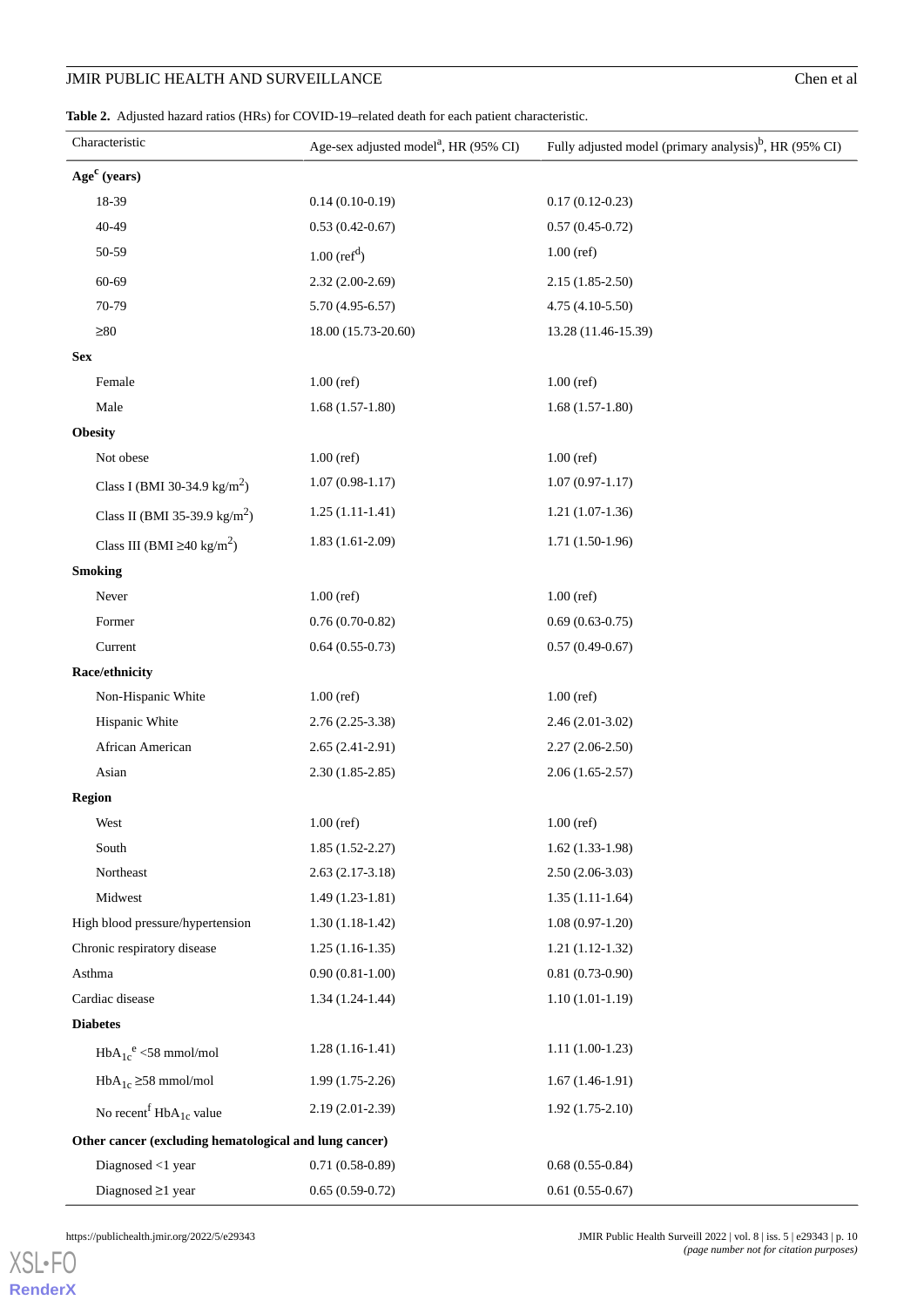| Characteristic                                                   | Age-sex adjusted model <sup>a</sup> , HR (95% CI) | Fully adjusted model (primary analysis) <sup>b</sup> , HR (95% CI) |
|------------------------------------------------------------------|---------------------------------------------------|--------------------------------------------------------------------|
| <b>Hematological cancer</b>                                      |                                                   |                                                                    |
| Diagnosed $<$ 1 year                                             | $1.36(0.95-1.94)$                                 | $1.30(0.91 - 1.87)$                                                |
| Diagnosed $\geq 1$ year                                          | $1.02(0.83-1.25)$                                 | $0.97(0.79-1.19)$                                                  |
| Lung cancer                                                      |                                                   |                                                                    |
| Diagnosed $<$ 1 year                                             | $1.61(1.08-2.40)$                                 | $1.70(1.14-2.55)$                                                  |
| Diagnosed $\geq 1$ year                                          | $0.92(0.68-1.25)$                                 | $0.97(0.71-1.32)$                                                  |
| Reduced kidney function <sup>g</sup>                             |                                                   |                                                                    |
| eGFR <sup>h</sup> 30-60 mL/min <sup>1</sup> /1.73 m <sup>2</sup> | $1.12(1.03-1.22)$                                 | $1.07(0.98-1.16)$                                                  |
| eGFR <30 mL/min <sup>1</sup> /1.73 m <sup>2</sup>                | $2.35(2.07-2.66)$                                 | $1.92(1.69-2.19)$                                                  |
| Chronic liver disease                                            | $1.19(1.05-1.35)$                                 | $1.05(0.93-1.20)$                                                  |
| Stroke or dementia                                               | $1.44(1.33-1.56)$                                 | $1.25(1.15-1.36)$                                                  |
| Other neurological diseases                                      | $1.92(1.72-2.13)$                                 | $1.77(1.59-1.98)$                                                  |
| Organ transplant                                                 | $1.66(1.35-2.03)$                                 | $1.35(1.09-1.67)$                                                  |
| $RAi$ , SLE <sup>j</sup> , or psoriasis                          | $0.89(0.77-1.03)$                                 | $0.86(0.74-1.00)$                                                  |
| Other immunosuppressive condition                                | $1.35(1.13-1.62)$                                 | $1.21(1.01-1.46)$                                                  |

<sup>a</sup>Univariable Cox proportional hazards model adjusted for age and sex.

<sup>b</sup>Multivariable Cox proportional hazards model containing all covariates other than race; hazard ratios for race were obtained from a separate model using only observations with known race. Missing BMI, smoking status, and estimated glomerular filtration rate (eGFR) were considered to be nonobese, never smokers, and with normal kidney function.

<sup>c</sup>For all models, age was modeled as a restricted cubic spline except for age groups.

d<sub>ref: reference level.</sub>

 $e$ HBA<sub>1c</sub>: glycated hemoglobin.

 ${}^f$ HbA<sub>1c</sub> values within 15 months before February 1, 2020.

<sup>g</sup>Calculated from the creatinine value.

<span id="page-10-0"></span>h<sub>e</sub>GFR: estimated glomerular filtration rate

<sup>i</sup>RA: rheumatoid arthritis.

<sup>j</sup>SLE: systemic lupus erythematosus.

**Figure 4.** Log-linear relationship between log hazard ratios and age, which was fitted using a restricted cubic spline with 4 knots. The plot was obtained from the fully adjusted model (excluding race) by setting all covariates other than age to the respective reference levels.



In the primary analysis, all the eligible participants were included regardless of SARS-CoV-2 test results. To investigate if the risk factors for death among persons with COVID-19 differed from mortality in the overall cohort, separate Cox

[XSL](http://www.w3.org/Style/XSL)•FC **[RenderX](http://www.renderx.com/)** proportional hazard models using only the lab-confirmed COVID-19 cases were fit ([Figure 5](#page-11-0) and [Tables 3](#page-12-0) and [4\)](#page-15-0). Most of the findings did not differ greatly from the full cohort analysis. The lower risks among current smokers and persons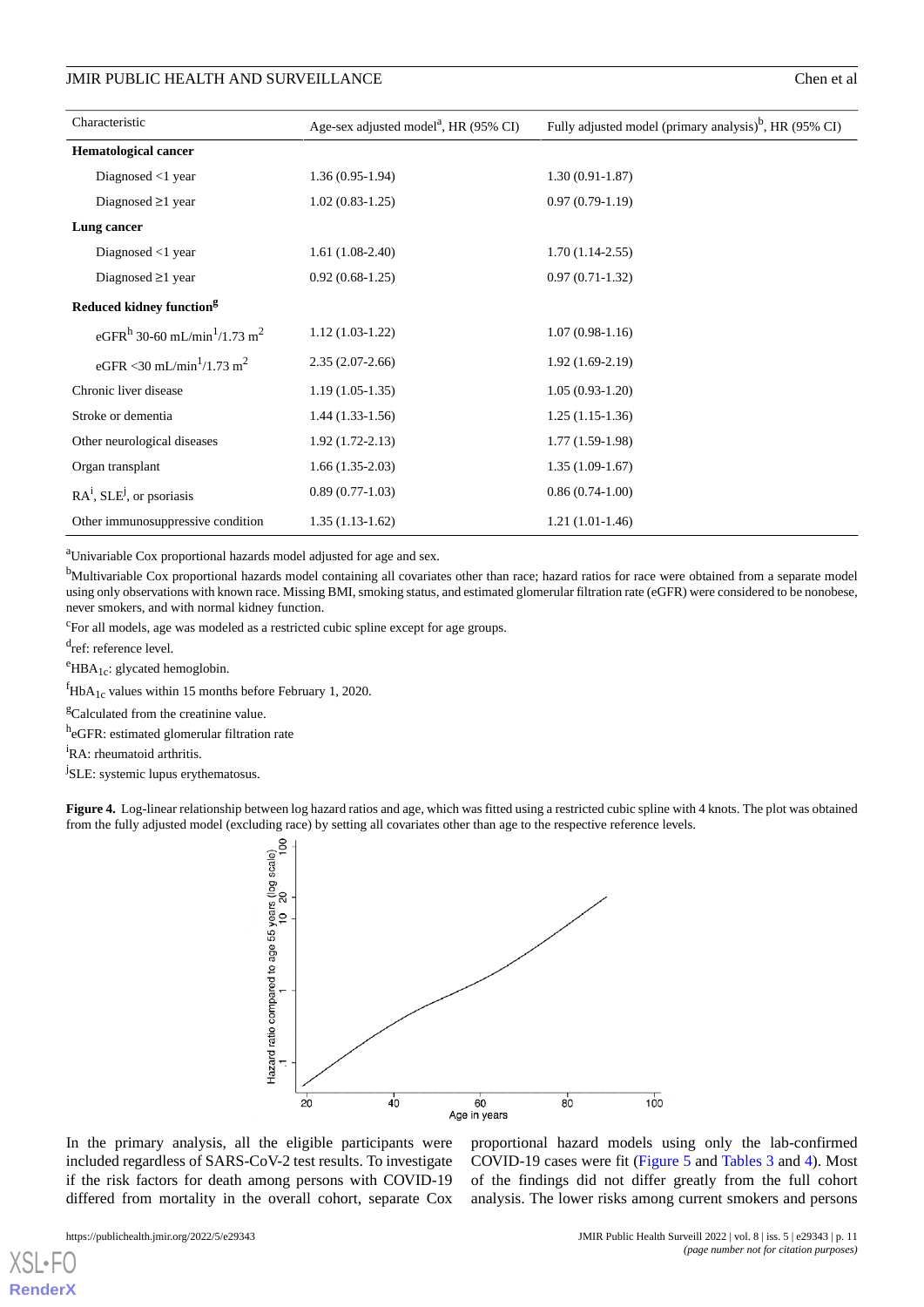with other cancers diagnosed within 1 year seen in the primary analysis, however, were eliminated. In addition, the magnitudes

of the risk elevations for minority groups were reduced among the COVID-19 patients.

<span id="page-11-0"></span>**Figure 5.** Forest plot showing the hazard ratios (HRs) for each risk factor from the fully adjusted Cox proportional hazards model among COVID-19 patients (n=116,426). The values for race were separately ascertained by fitting a Cox proportional hazards model using only those with known race (n=89,027) and adjusted for all other covariates. The number of COVID-19–related deaths is slightly different from the full cohort (3136 among COVID-19 patients vs 3315 among the full cohort) due to failing or censoring on the same day as being diagnosed with COVID-19. eGFR: estimated glomerular filtration rate.

| Age group<br>$18 - 39$<br>$<<$ HR = 0.15 (0.11-0.20)<br>$40 - 49$<br>50-59 (ref)<br>60-69<br>70-79                                                        |                       |   |   |    |
|-----------------------------------------------------------------------------------------------------------------------------------------------------------|-----------------------|---|---|----|
| $80 +$<br>Sex<br>Female (ref)                                                                                                                             |                       |   |   |    |
| Male<br>Obesity<br>Not obese (ref)<br>Obese class I<br>Obese class II<br>Obese class III                                                                  | н                     |   |   |    |
| Smoking status<br>Never (ref)<br>Ex-smoker<br>Current                                                                                                     |                       |   |   |    |
| Race/Ethnicity<br>Non-Hispanic White (ref)<br>Hispanic White<br>African American<br>Asian                                                                 |                       |   |   |    |
| Region<br>West (ref)<br>South<br>Northeast<br>Midwest                                                                                                     |                       |   |   |    |
| Diabetes<br>No diabetes (ref)<br>Controlled (HbA <sub>1c</sub> <58mmol/mol)<br>Uncontrolled (HbA <sub>1c</sub> >=58mmol/mol)<br>Unknown HbA <sub>1c</sub> |                       |   |   |    |
| Cancer (non-hematological or lung)<br>Never (ref)<br><1 year ago<br>over 1 year ago                                                                       |                       |   |   |    |
| Hematological malignancy<br>Never (ref)<br><1 year ago<br>over 1 year ago                                                                                 |                       |   |   |    |
| Lung cancer<br>Never (ref)<br><1 year ago<br>over 1 year ago                                                                                              |                       |   |   |    |
| Reduced kidney function<br>None (ref)<br>eGFR 30-60 ml/min/1.73m2<br>eGFR <30 ml/min/1.73m2                                                               |                       |   |   |    |
| Asthma                                                                                                                                                    |                       |   |   |    |
| Chronic respiratory disease                                                                                                                               |                       |   |   |    |
| Chronic cardiac disease                                                                                                                                   |                       |   |   |    |
| Hypertension/high bp                                                                                                                                      |                       |   |   |    |
| Chronic liver disease                                                                                                                                     |                       |   |   |    |
| Stroke or dementia                                                                                                                                        |                       |   |   |    |
| Other neurological disease                                                                                                                                |                       |   |   |    |
| Organ transplant                                                                                                                                          |                       |   |   |    |
| Rheumatoid arthritis/Lupus/Psoriasis                                                                                                                      |                       |   |   |    |
| Other immunosuppressive condition                                                                                                                         |                       |   |   |    |
| .5<br>.25                                                                                                                                                 |                       | 2 | 5 | 10 |
|                                                                                                                                                           | Hazard Ratio & 95% CI |   |   |    |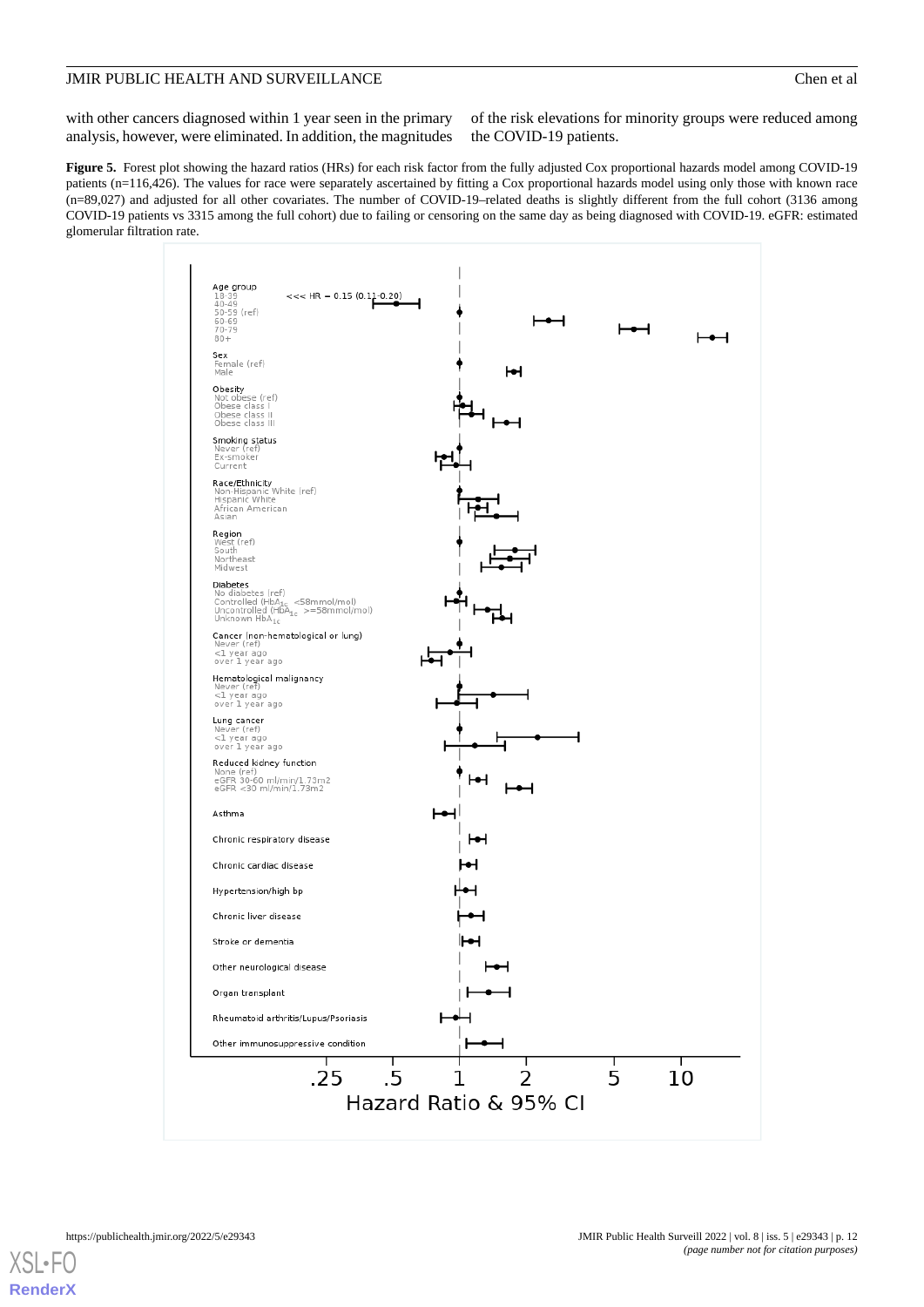#### <span id="page-12-0"></span>Table 3. Characteristics of the subpopulation of COVID-19-confirmed cases.

| Characteristic                   | Overall sample $(n=116, 426)$ , n $(\%)$ | Number of COVID-19-related deaths (n=3136 <sup>a</sup> ), n (%) |
|----------------------------------|------------------------------------------|-----------------------------------------------------------------|
| Age (years)                      |                                          |                                                                 |
| 18-39                            | 35,207 (30.24)                           | 43 (0.12)                                                       |
| 40-49                            | 19,344 (16.61)                           | 93 (0.48)                                                       |
| 50-59                            | 22,968 (19.73)                           | 233(1.01)                                                       |
| 60-69                            | 19,409 (16.67)                           | 548 (2.82)                                                      |
| 70-79                            | 10,949 (9.40)                            | 827 (7.55)                                                      |
| $\geq 80$                        | 8549 (7.34)                              | 1392 (16.28)                                                    |
| <b>Sex</b>                       |                                          |                                                                 |
| Female                           | 67,953 (58.37)                           | 1388 (2.04)                                                     |
| Male                             | 48,473 (41.63)                           | 1748 (3.61)                                                     |
| <b>BMI</b> ( $\text{kg/m}^2$ )   |                                          |                                                                 |
| $<18.5\,$                        | 1142 (0.98)                              | 58 (5.08)                                                       |
| 18.5-24.9                        | 22,891 (19.66)                           | 650 (2.84)                                                      |
| 25-29.9                          | 31,680 (27.21)                           | 869 (2.74)                                                      |
| 30-34.9 (obesity class I)        | 24,232 (20.81)                           | 621 (2.56)                                                      |
| 35-39.9 (obesity class II)       | 13,543 (11.63)                           | 303 (2.24)                                                      |
| $\geq$ 40 (obesity class III)    | 11,752 (10.09)                           | 266 (2.26)                                                      |
| Missing                          | 11,186 (9.61)                            | 369 (3.30)                                                      |
| <b>Smoking</b>                   |                                          |                                                                 |
| Never                            | 29,452 (25.30)                           | 553 (1.88)                                                      |
| Former                           | 66,351 (56.99)                           | 2053 (3.09)                                                     |
| Current                          | 10,917 (9.38)                            | 218 (2.00)                                                      |
| Missing                          | 9706 (8.34)                              | 312 (3.21)                                                      |
| Race/ethnicity                   |                                          |                                                                 |
| Non-Hispanic White               | 59,162 (50.82)                           | 1833 (3.10)                                                     |
| Hispanic White                   | 5351 (4.60)                              | 96 (1.79)                                                       |
| African American                 | 21,176 (18.19)                           | 536 (2.53)                                                      |
| Asian                            | 3338 (2.87)                              | 83 (2.49)                                                       |
| Missing                          | 27,399 (23.53)                           | 588 (2.15)                                                      |
| <b>Region</b>                    |                                          |                                                                 |
| West                             | 9941 (8.54)                              | 98 (0.99)                                                       |
| South                            | 19,490 (16.74)                           | 633 (3.25)                                                      |
| Northeast                        | 41,808 (35.91)                           | 1381 (3.30)                                                     |
| Midwest                          | 45,187 (38.81)                           | 1024 (2.27)                                                     |
| <b>Blood pressure</b>            |                                          |                                                                 |
| Normal <sup>b</sup>              | 33,932 (29.14)                           | 628 (1.85)                                                      |
| Elevated <sup>c</sup>            | 16,512 (14.18)                           | 463 (2.80)                                                      |
| High, stage I <sup>d</sup>       | 42,219 (36.26)                           | 1024(2.43)                                                      |
| High, stage II <sup>e</sup>      | 15,406 (13.23)                           | 734 (4.76)                                                      |
| Missing                          | 8357 (7.18)                              | 287 (3.43)                                                      |
| High blood pressure/hypertension |                                          |                                                                 |

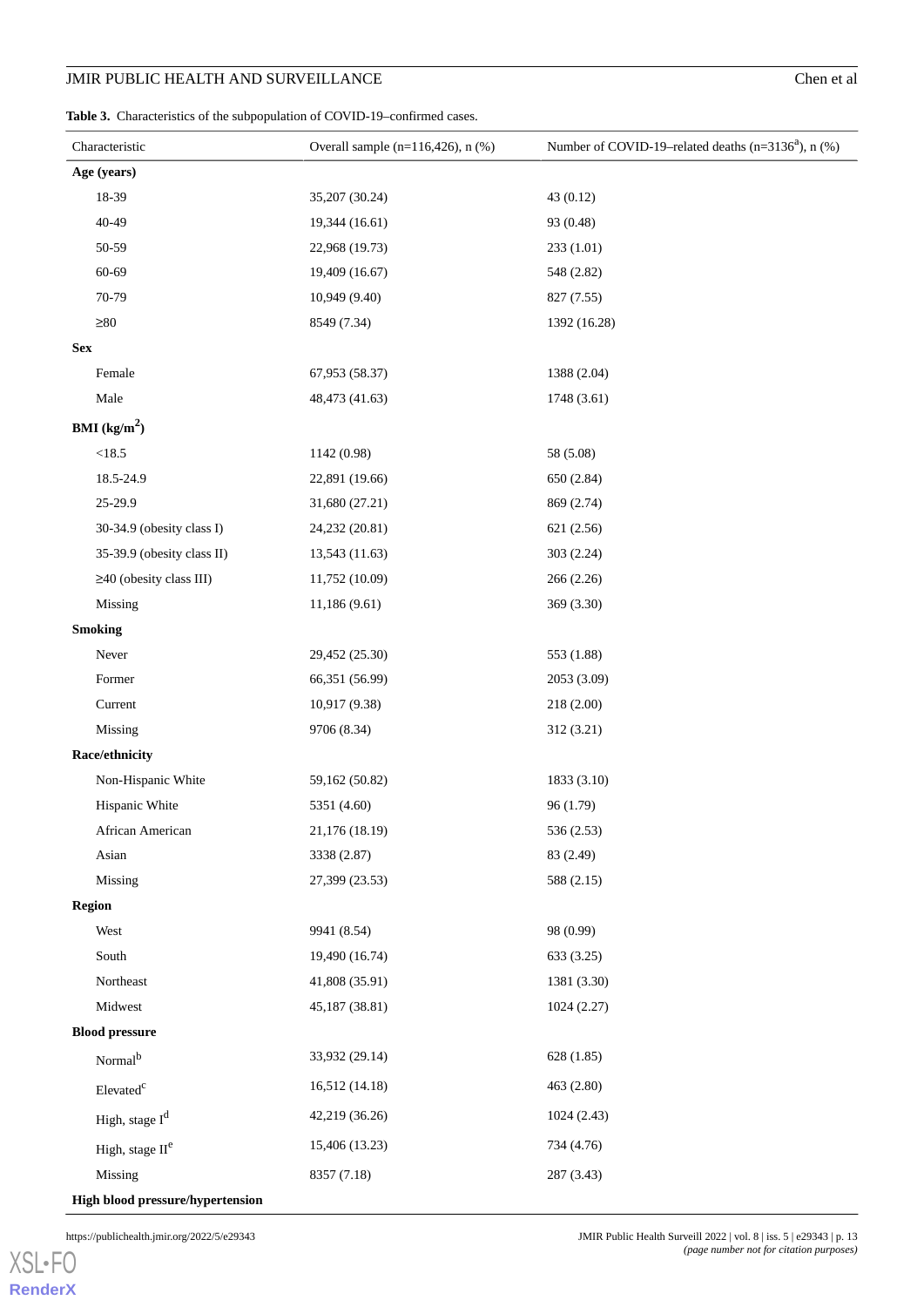| Characteristic                                               | Overall sample $(n=116, 426)$ , n $(\%)$ | Number of COVID-19-related deaths (n=3136 <sup>a</sup> ), n (%) |
|--------------------------------------------------------------|------------------------------------------|-----------------------------------------------------------------|
| Yes                                                          | 57,048 (49.00)                           | 2599 (4.56)                                                     |
| $\rm No$                                                     | 59,378 (51.00)                           | 537 (0.90)                                                      |
| Chronic respiratory disease                                  |                                          |                                                                 |
| Yes                                                          | 13,007 (11.17)                           | 966 (7.43)                                                      |
| $\rm No$                                                     | 103,419 (88.83)                          | 2170 (2.10)                                                     |
| Asthma                                                       |                                          |                                                                 |
| Yes                                                          | 17,140 (14.72)                           | 407 (2.37)                                                      |
| $\rm No$                                                     | 99,286 (85.28)                           | 2729 (2.75)                                                     |
| <b>Cardiac</b> disease                                       |                                          |                                                                 |
| Yes                                                          | 18,035 (15.49)                           | 1497 (8.30)                                                     |
| $\rm No$                                                     | 98,391 (84.51)                           | 1639(1.67)                                                      |
| <b>Diabetes</b>                                              |                                          |                                                                 |
| $HbA_{1c}^f$ <58 mmol/mol                                    | 9822 (8.44)                              | 476 (4.85)                                                      |
| $HbA_{1c} \geq 58$ mmol/mol                                  | 5207 (4.47)                              | 251 (4.82)                                                      |
| No recent <sup>g</sup> $HbA_{1c}$ value                      | 8879 (7.63)                              | 661 (7.44)                                                      |
| Not diabetic                                                 | 92,518 (79.47)                           | 1748 (1.89)                                                     |
| Other cancer (excluding hematological and lung cancer)       |                                          |                                                                 |
| Diagnosed $<$ 1 year                                         | 2294 (1.97)                              | 82 (3.57)                                                       |
| Diagnosed $\geq$ 1 year                                      | 10,791 (9.27)                            | 453 (4.20)                                                      |
| Never                                                        | 103,341 (88.76)                          | 2601 (2.52)                                                     |
| <b>Hematological cancer</b>                                  |                                          |                                                                 |
| Diagnosed $<$ 1 year                                         | 395 (0.34)                               | 30 (7.59)                                                       |
| Diagnosed $\geq$ 1 year                                      | 1433 (1.23)                              | 92 (6.42)                                                       |
| ${\hbox{Never}}$                                             | 114,598 (98.43)                          | 3014(2.63)                                                      |
| Lung cancer                                                  |                                          |                                                                 |
| Diagnosed <1 year                                            | 170(0.15)                                | 22 (12.94)                                                      |
| Diagnosed $\geq$ 1 year                                      | 506(0.43)                                | 41(8.10)                                                        |
| Never                                                        | 115,750 (99.42)                          | 3073 (2.65)                                                     |
| eGFR <sup>h</sup> (mL/min/1.73 m <sup>2</sup> ) <sup>i</sup> |                                          |                                                                 |
| $\geq 60$                                                    | 67,744 (58.29)                           | 1317 (1.94)                                                     |
| 45-59.9                                                      | 5574 (4.79)                              | 479 (8.59)                                                      |
| 30-44.9                                                      | 2497 (2.14)                              | 340 (13.62)                                                     |
| 15-29.9                                                      | 1003(0.86)                               | 159(15.85)                                                      |
| $<15$                                                        | 888 (0.76)                               | 113 (12.73)                                                     |
| Missing                                                      | 38,720 (33.26)                           | 728 (1.88)                                                      |
| <b>Chronic liver disease</b>                                 |                                          |                                                                 |
| Yes                                                          | 7367 (6.33)                              | 256 (3.47)                                                      |
| $\rm No$                                                     | 109,059 (93.67)                          | 2880 (2.64)                                                     |
| Stroke or dementia                                           |                                          |                                                                 |
| Yes                                                          | 9311 (8.00)                              | 866 (9.30)                                                      |
| $\rm No$                                                     | 107,115 (92.00)                          | 2270 (2.12)                                                     |

**Other neurological diseases**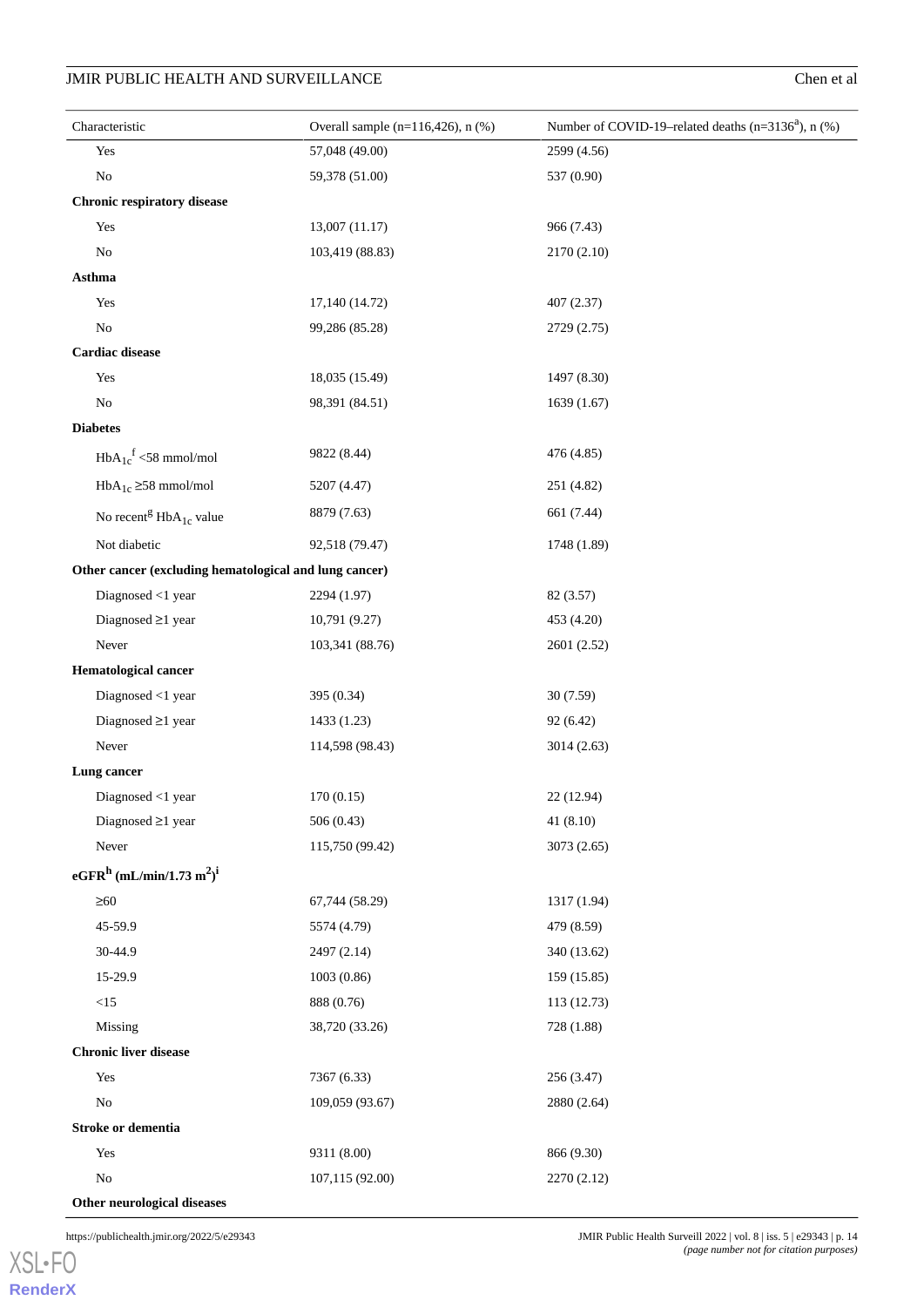| Characteristic                      | Overall sample $(n=116,426)$ , n $(\%)$ | Number of COVID-19-related deaths ( $n=3136^a$ ), $n$ (%) |
|-------------------------------------|-----------------------------------------|-----------------------------------------------------------|
| Yes                                 | 3887 (3.34)                             | 368 (9.47)                                                |
| No                                  | 112,539 (96.66)                         | 2768 (2.46)                                               |
| Organ transplant                    |                                         |                                                           |
| Yes                                 | 1090(0.94)                              | 90(8.26)                                                  |
| No                                  | 115,336 (99.06)                         | 3046(2.64)                                                |
| $RA^{j}$ , $SLE^{k}$ , or psoriasis |                                         |                                                           |
| Yes                                 | 4989 (4.29)                             | 181 (3.63)                                                |
| No                                  | 111,437 (95.71)                         | 2955(2.65)                                                |
| Other immunosuppressive condition   |                                         |                                                           |
| Yes                                 | 2528 (2.17)                             | 126 (4.98)                                                |
| No                                  | 113,898 (97.83)                         | 3010(2.64)                                                |

<sup>a</sup>179 deaths were excluded, compared with the full cohort, due to failing or censoring on the same day as being diagnosed with COVID-19.

<sup>b</sup>Systolic blood pressure <120 mm Hg; diastolic blood pressure <80 mm Hg.

 $\text{c}_{\text{System}}$  Systolic blood pressure  $\geq$ 120 and  $\leq$ 129 mm Hg; diastolic blood pressure <80.

<sup>d</sup>Systolic blood pressure ≥130 and ≤139 mm Hg; diastolic blood pressure ≥80 and ≤89 mm Hg.

e Systolic blood pressure ≥140 or diastolic blood pressure ≥90.

 ${}^f$ HbA<sub>1c</sub>: glycated hemoglobin.

 ${}^{g}$ HbA<sub>1c</sub> value within 15 months before February 1, 2020.

h<sub>eGFR</sub>: estimated glomerular filtration rate.

<sup>i</sup>Calculated from the creatinine value.

<sup>j</sup>RA: rheumatoid arthritis.

k SLE: systemic lupus erythematosus.

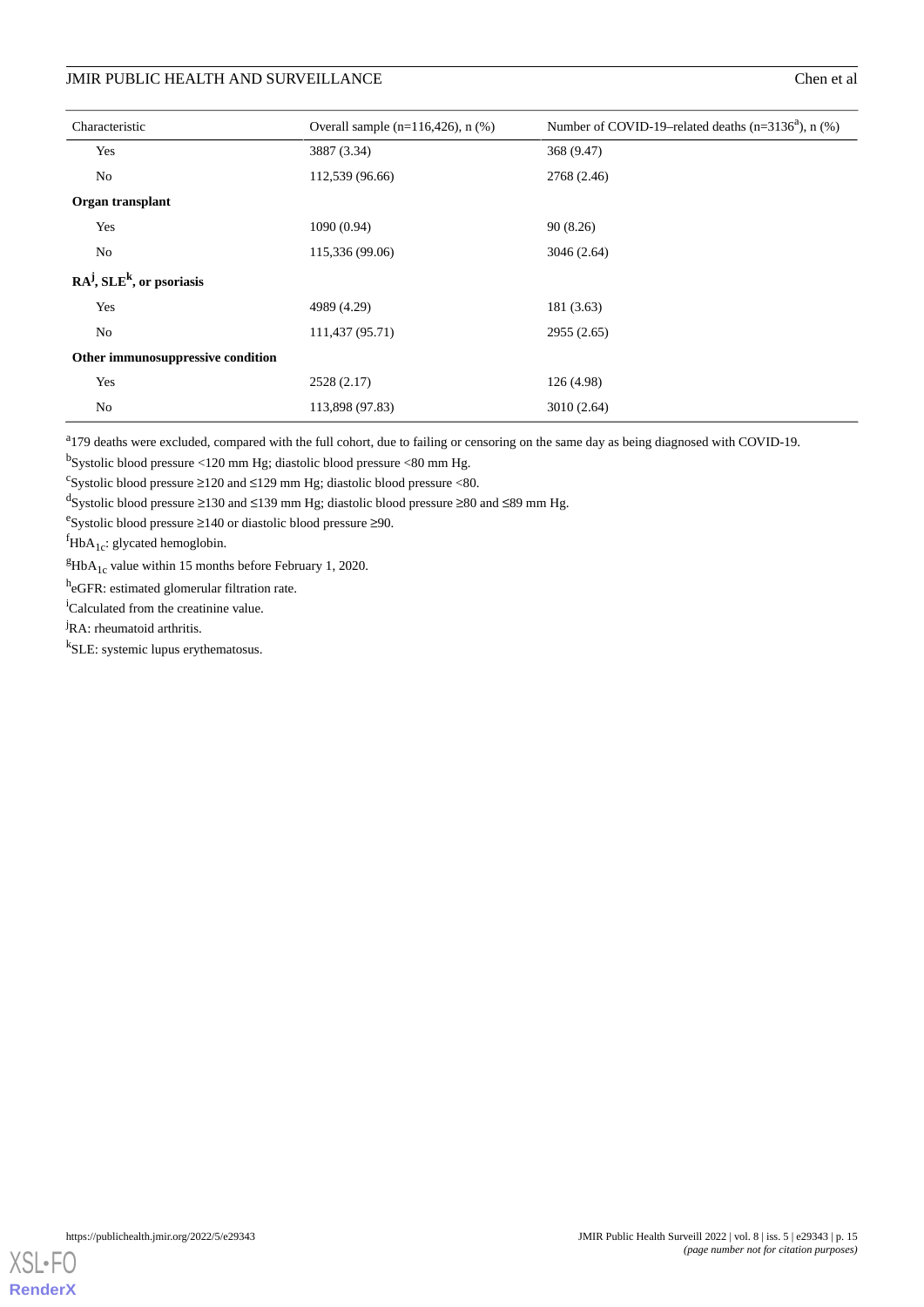<span id="page-15-0"></span>**Table 4.** Adjusted hazard ratios (HRs) for COVID-19–related death among COVID-19–confirmed cases.

| Characteristic                                         | Age-sex adjusted model <sup>a</sup> , HR (95% CI) | Fully adjusted model <sup>b</sup> , HR (95% CI) |
|--------------------------------------------------------|---------------------------------------------------|-------------------------------------------------|
| Age <sup>c</sup> (years)                               |                                                   |                                                 |
| 18-39                                                  | $0.13(0.09-0.17)$                                 | $0.15(0.11-0.20)$                               |
| 40-49                                                  | $0.49(0.38-0.62)$                                 | $0.52(0.41-0.66)$                               |
| 50-59                                                  | $1.00$ (ref <sup>d</sup> )                        | $1.00$ (ref)                                    |
| 60-69                                                  | $2.76(2.37-3.22)$                                 | $2.53(2.17-2.95)$                               |
| 70-79                                                  | $7.62(6.59-8.81)$                                 | $6.13(5.28-7.13)$                               |
| $\geq 80$                                              | 18.51 (16.11-21.26)                               | 13.89 (11.93-16.17)                             |
| <b>Sex</b>                                             |                                                   |                                                 |
| Female                                                 | $1.00$ (ref)                                      | $1.00$ (ref)                                    |
| Male                                                   | $1.76(1.64-1.88)$                                 | $1.76(1.63-1.89)$                               |
| <b>Obesity</b>                                         |                                                   |                                                 |
| Not obese                                              | $1.00$ (ref)                                      | $1.00$ (ref)                                    |
| Class I (BMI 30-34.9 kg/m <sup>2</sup> )               | $1.05(0.96-1.15)$                                 | $1.04(0.94-1.14)$                               |
| Class II (BMI 35-39.9 kg/m <sup>2</sup> )              | $1.20(1.06-1.36)$                                 | $1.13(1.00-1.28)$                               |
| Class III (BMI $\geq 40 \text{ kg/m}^2$ )              | $1.79(1.57-2.05)$                                 | $1.63(1.42-1.87)$                               |
| <b>Smoking</b>                                         |                                                   |                                                 |
| Never                                                  | $1.00$ (ref)                                      | $1.00$ (ref)                                    |
| Former                                                 | $0.98(0.90-1.06)$                                 | $0.85(0.78-0.93)$                               |
| Current                                                | $1.15(0.99-1.33)$                                 | $0.96(0.82 - 1.12)$                             |
| Race/ethnicity                                         |                                                   |                                                 |
| Non-Hispanic White                                     | $1.00$ (ref)                                      | $1.00$ (ref)                                    |
| Hispanic White                                         | $1.30(1.06-1.59)$                                 | $1.22(0.99-1.50)$                               |
| African American                                       | $1.31(1.19-1.44)$                                 | $1.21(1.10-1.34)$                               |
| Asian                                                  | $1.35(1.08-1.69)$                                 | $1.47(1.17-1.84)$                               |
| <b>Region</b>                                          |                                                   |                                                 |
| West                                                   | $1.00$ (ref)                                      | $1.00$ (ref)                                    |
| South                                                  | $2.00(1.62 - 2.48)$                               | $1.78(1.44-2.20)$                               |
| Northeast                                              | $1.77(1.44 - 2.17)$                               | $1.69(1.37-2.07)$                               |
| Midwest                                                | $1.68(1.36-2.07)$                                 | $1.55(1.26-1.90)$                               |
| High blood pressure/hypertension                       | $1.35(1.22-1.48)$                                 | $1.07(0.96-1.18)$                               |
| Chronic respiratory disease                            | $1.34(1.24-1.45)$                                 | $1.21(1.11-1.32)$                               |
| Asthma                                                 | $0.97(0.87-1.08)$                                 | $0.86(0.77-0.95)$                               |
| Cardiac disease                                        | $1.35(1.25-1.45)$                                 | $1.10(1.01-1.19)$                               |
| <b>Diabetes</b>                                        |                                                   |                                                 |
| $HbA_{1c}^e \leq 58$ mmol/mol                          | $1.16(1.05-1.28)$                                 | $0.96(0.87-1.07)$                               |
| $HbA_{1c} \geq 58$ mmol/mol                            | $1.63(1.43-1.86)$                                 | $1.34(1.16-1.53)$                               |
| No recent $HbA_{1c}$ value                             | $1.80(1.64-1.97)$                                 | $1.56(1.42-1.71)$                               |
| Other cancer (excluding hematological and lung cancer) |                                                   |                                                 |
| Diagnosed $<$ 1 year                                   | $0.94(0.75-1.17)$                                 | $0.91(0.72-1.13)$                               |
| Diagnosed $\geq$ 1 year                                | $0.80(0.73-0.89)$                                 | $0.75(0.67-0.83)$                               |

[XSL](http://www.w3.org/Style/XSL)•FO **[RenderX](http://www.renderx.com/)**

https://publichealth.jmir.org/2022/5/e29343 JMIR Public Health Surveill 2022 | vol. 8 | iss. 5 | e29343 | p. 16 *(page number not for citation purposes)*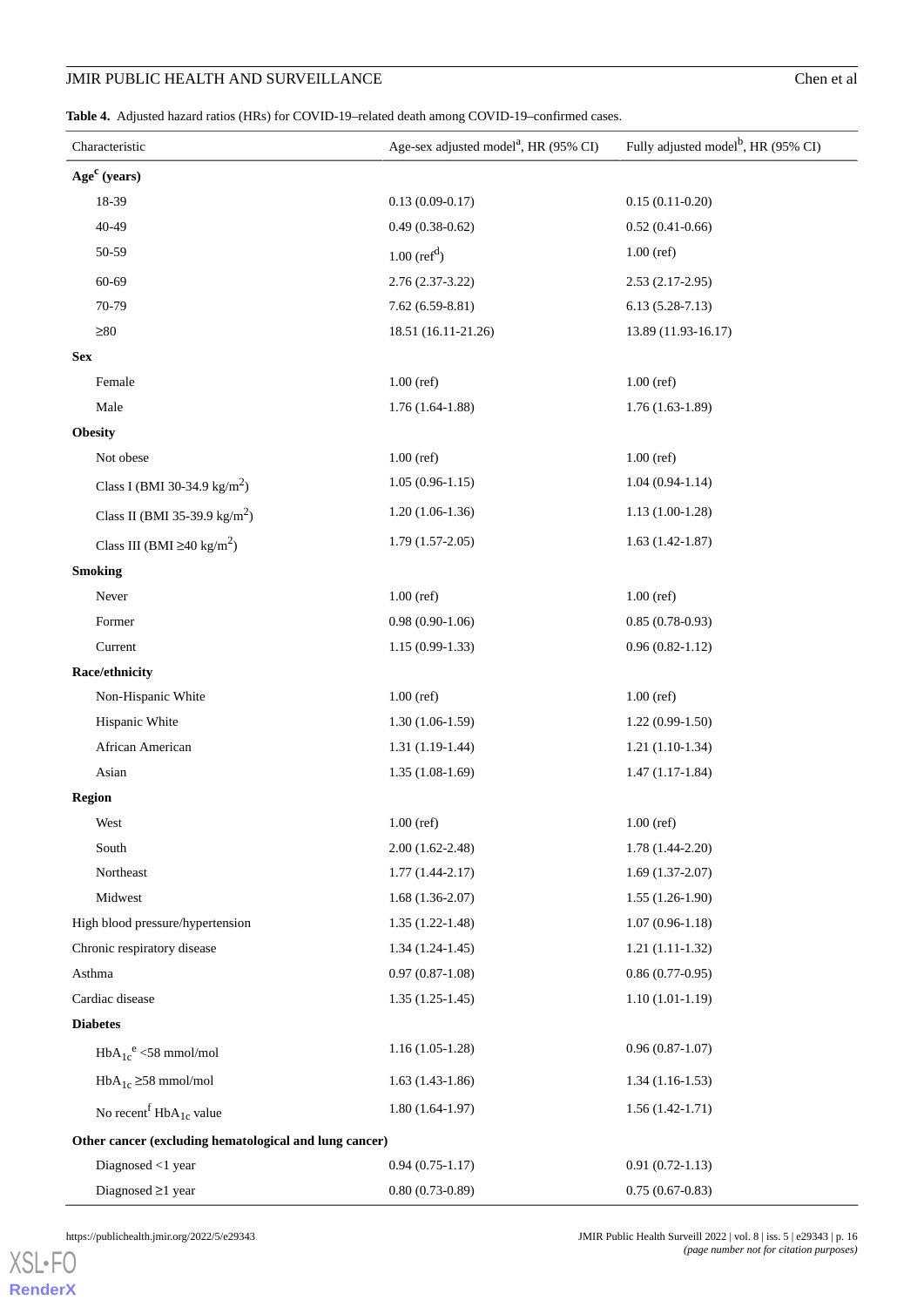#### JMIR PUBLIC HEALTH AND SURVEILLANCE **Chen et al.** Chen et al.

| Characteristic                                     | Age-sex adjusted model <sup>a</sup> , HR (95% CI) | Fully adjusted model <sup>b</sup> , HR (95% CI) |
|----------------------------------------------------|---------------------------------------------------|-------------------------------------------------|
| <b>Hematological cancer</b>                        |                                                   |                                                 |
| Diagnosed $\langle$ 1 year                         | $1.57(1.10-2.25)$                                 | $1.42(0.99-2.04)$                               |
| Diagnosed $\geq$ 1 year                            | $1.04(0.84-1.28)$                                 | $0.97(0.79-1.20)$                               |
| Lung cancer                                        |                                                   |                                                 |
| Diagnosed $<$ 1 year                               | $2.41(1.58-3.67)$                                 | $2.26(1.48-3.45)$                               |
| Diagnosed $\geq$ 1 year                            | $1.19(0.87-1.62)$                                 | $1.17(0.86-1.60)$                               |
| Reduced kidney function <sup>g</sup>               |                                                   |                                                 |
| eGFR <sup>h</sup> 30-60 mL/min/1.73 m <sup>2</sup> | $1.29(1.18-1.41)$                                 | $1.21(1.11-1.33)$                               |
| eGFR < 30 mL/min/1.73 m <sup>2</sup>               | $2.22(1.95-2.53)$                                 | $1.86(1.62-2.13)$                               |
| Chronic liver disease                              | $1.28(1.13-1.46)$                                 | $1.13(0.99-1.28)$                               |
| Stroke or dementia                                 | $1.33(1.23-1.45)$                                 | $1.12(1.03-1.23)$                               |
| Other neurological diseases                        | $1.61(1.44-1.80)$                                 | $1.47(1.31-1.65)$                               |
| Organ transplant                                   | $1.73(1.40-2.13)$                                 | $1.35(1.09-1.69)$                               |
| $RAi$ , SLE <sup>j</sup> , or psoriasis            | $1.02(0.88-1.18)$                                 | $0.96(0.82-1.12)$                               |
| Other immunosuppressive condition                  | $1.52(1.27-1.82)$                                 | $1.30(1.08-1.57)$                               |

<sup>a</sup>Univariable Cox proportional hazard model adjusted for age and sex.

<sup>b</sup>Multivariable Cox proportional hazards model containing all covariates other than race; hazard ratios for race were obtained from a separate model using only observations with known race. Missing BMI, smoking status, and estimated glomerular filtration rate (eGFR) were considered to be nonobese, never smokers, and with normal kidney function.

<sup>c</sup>For all models, age was modeled as a restricted cubic spline except for age groups.

d<sub>ref: reference level.</sub>

 $e^e$ HbA<sub>1c</sub>: glycated hemoglobin.

 ${}^f$ HbA<sub>1c</sub> values within 15 months before February 1, 2020.

<sup>g</sup>Calculated from the creatinine value.

h<sub>e</sub>GFR: estimated glomerular filtration rate

<sup>i</sup>RA: rheumatoid arthritis.

<sup>j</sup>SLE: systemic lupus erythematosus.

In the primary analysis, participants with missing BMI, smoking status, and eGFR were treated as non-obese, never-smoker, and normal kidney function. To determine whether this affected the results, we fit a separate Cox proportional hazard model using only the participants with complete information on all 3 factors. The HRs were similar to those from the primary analysis, suggesting robustness of the model to missing values ([Table 5\)](#page-17-0).

Similarly, due to about 18% of the participants missing a designation of race, the primary multivariable model did not include race. The HRs reported in the primary analysis ([Table](#page-9-0) [2\)](#page-9-0) for race were obtained by a separate Cox proportional hazard model using complete records of race/ethnicity only. HRs for

other factors in this model were very similar to those obtained from the primary analysis, suggesting that including race/ethnicity did not alter the model meaningfully ([Table 5\)](#page-17-0). The proportional hazards assumption violation was detected for some variables in the primary model (*P*<.001). Checking the plots of the scaled Schoenfeld residuals versus time, however, revealed no non-zero slopes in any of the factors. The apparent violation of the proportional hazards assumption, therefore, could be due to the large sample size of the study. The C-statistic of the primary model was 0.87, demonstrating a satisfactory discriminative ability in identifying the risks of COVID-19–related death.

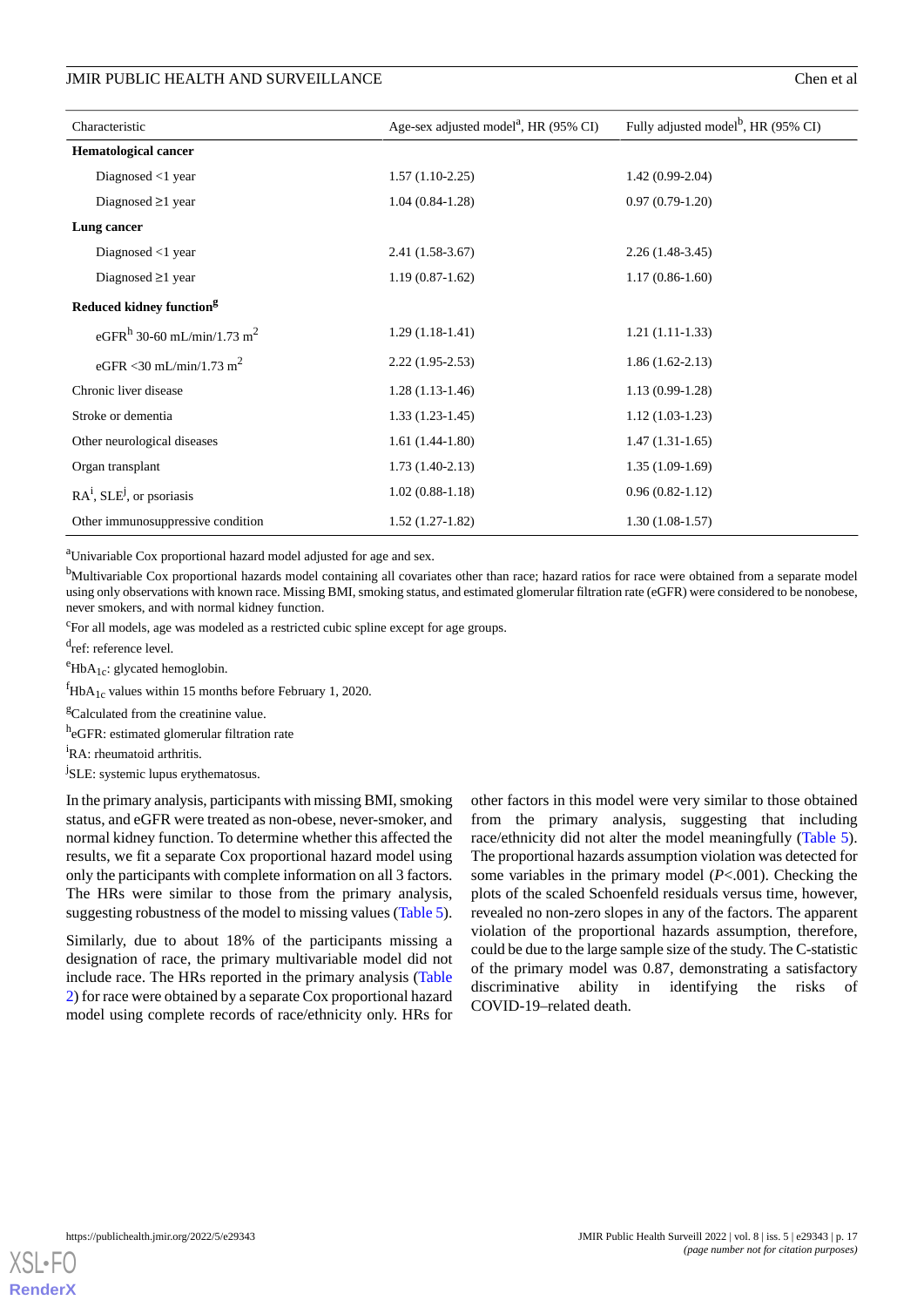<span id="page-17-0"></span>**Table 5.** Sensitivity analyses for the Cox proportional hazards model under various conditions.

| ity (n=1,045,152), HR <sup>b</sup> (95% CI)<br>$HR^{a,b}$ (95% CI)<br>$(95\% \text{ CI})$<br>Characteristic<br>2681<br>2342<br>3315<br>Number of outcomes, n<br>Age <sup>d</sup> (years)<br>18-39<br>$0.17(0.12-0.23)$<br>$0.24(0.16-0.37)$<br>$0.15(0.10-0.23)$<br>$40 - 49$<br>$0.57(0.45-0.72)$<br>$0.56(0.41-0.77)$<br>$0.53(0.40-0.71)$<br>50-59<br>$1.00$ (ref)<br>$1.00$ (ref)<br>$1.00$ (ref <sup>e</sup> )<br>60-69<br>$2.15(1.85-2.50)$<br>$1.96(1.63-2.37)$<br>$2.27(1.91 - 2.71)$<br>70-79<br>4.75 (4.10-5.50)<br>$4.28(3.56-5.15)$<br>$5.32(4.48-6.30)$<br>$\geq 80$<br>13.28 (11.46-15.39)<br>12.11 (10.05-14.59)<br>15.88 (13.37-18.86)<br><b>Sex</b><br>$1.00$ (ref)<br>$1.00$ (ref)<br>$1.00$ (ref)<br>Female<br>Male<br>$1.68(1.57-1.80)$<br>$1.73(1.60-1.87)$<br>$1.56(1.43-1.69)$<br><b>Obesity</b><br>Not obese<br>$1.00$ (ref)<br>$1.00$ (ref)<br>$1.00$ (ref) |                                    | Cases complete with BMI, smoking                 |                                  |
|--------------------------------------------------------------------------------------------------------------------------------------------------------------------------------------------------------------------------------------------------------------------------------------------------------------------------------------------------------------------------------------------------------------------------------------------------------------------------------------------------------------------------------------------------------------------------------------------------------------------------------------------------------------------------------------------------------------------------------------------------------------------------------------------------------------------------------------------------------------------------------------|------------------------------------|--------------------------------------------------|----------------------------------|
|                                                                                                                                                                                                                                                                                                                                                                                                                                                                                                                                                                                                                                                                                                                                                                                                                                                                                      | Primary analysis $(n=1,271,033)$ , | status, and eGFR <sup>c</sup> (n=906,359), $HRb$ | Cases complete with race/ethnic- |
|                                                                                                                                                                                                                                                                                                                                                                                                                                                                                                                                                                                                                                                                                                                                                                                                                                                                                      |                                    |                                                  |                                  |
|                                                                                                                                                                                                                                                                                                                                                                                                                                                                                                                                                                                                                                                                                                                                                                                                                                                                                      |                                    |                                                  |                                  |
|                                                                                                                                                                                                                                                                                                                                                                                                                                                                                                                                                                                                                                                                                                                                                                                                                                                                                      |                                    |                                                  |                                  |
|                                                                                                                                                                                                                                                                                                                                                                                                                                                                                                                                                                                                                                                                                                                                                                                                                                                                                      |                                    |                                                  |                                  |
|                                                                                                                                                                                                                                                                                                                                                                                                                                                                                                                                                                                                                                                                                                                                                                                                                                                                                      |                                    |                                                  |                                  |
|                                                                                                                                                                                                                                                                                                                                                                                                                                                                                                                                                                                                                                                                                                                                                                                                                                                                                      |                                    |                                                  |                                  |
|                                                                                                                                                                                                                                                                                                                                                                                                                                                                                                                                                                                                                                                                                                                                                                                                                                                                                      |                                    |                                                  |                                  |
|                                                                                                                                                                                                                                                                                                                                                                                                                                                                                                                                                                                                                                                                                                                                                                                                                                                                                      |                                    |                                                  |                                  |
|                                                                                                                                                                                                                                                                                                                                                                                                                                                                                                                                                                                                                                                                                                                                                                                                                                                                                      |                                    |                                                  |                                  |
|                                                                                                                                                                                                                                                                                                                                                                                                                                                                                                                                                                                                                                                                                                                                                                                                                                                                                      |                                    |                                                  |                                  |
|                                                                                                                                                                                                                                                                                                                                                                                                                                                                                                                                                                                                                                                                                                                                                                                                                                                                                      |                                    |                                                  |                                  |
|                                                                                                                                                                                                                                                                                                                                                                                                                                                                                                                                                                                                                                                                                                                                                                                                                                                                                      |                                    |                                                  |                                  |
|                                                                                                                                                                                                                                                                                                                                                                                                                                                                                                                                                                                                                                                                                                                                                                                                                                                                                      |                                    |                                                  |                                  |
| $1.07(0.97-1.17)$<br>$1.08(0.97-1.20)$<br>$1.02(0.92 - 1.13)$<br>Class I (BMI 30-34.9 kg/m <sup>2</sup> )                                                                                                                                                                                                                                                                                                                                                                                                                                                                                                                                                                                                                                                                                                                                                                            |                                    |                                                  |                                  |
| $1.21(1.07-1.36)$<br>$1.20(1.04-1.38)$<br>$1.23(1.07-1.41)$<br>Class II (BMI 35-39.9 kg/m <sup>2</sup> )                                                                                                                                                                                                                                                                                                                                                                                                                                                                                                                                                                                                                                                                                                                                                                             |                                    |                                                  |                                  |
| $1.71(1.50-1.96)$<br>$1.68(1.44-1.96)$<br>$1.75(1.51-2.03)$<br>Class III (BMI $\geq 40 \text{ kg/m}^2$ )                                                                                                                                                                                                                                                                                                                                                                                                                                                                                                                                                                                                                                                                                                                                                                             |                                    |                                                  |                                  |
| <b>Smoking</b>                                                                                                                                                                                                                                                                                                                                                                                                                                                                                                                                                                                                                                                                                                                                                                                                                                                                       |                                    |                                                  |                                  |
| $1.00$ (ref)<br>$1.00$ (ref)<br>Never<br>$1.00$ (ref)                                                                                                                                                                                                                                                                                                                                                                                                                                                                                                                                                                                                                                                                                                                                                                                                                                |                                    |                                                  |                                  |
| Former<br>$0.69(0.63-0.75)$<br>$0.85(0.75-0.95)$<br>$0.75(0.68-0.82)$                                                                                                                                                                                                                                                                                                                                                                                                                                                                                                                                                                                                                                                                                                                                                                                                                |                                    |                                                  |                                  |
| $0.57(0.49-0.67)$<br>Current<br>$0.72(0.60-0.86)$<br>$0.62(0.53-0.74)$                                                                                                                                                                                                                                                                                                                                                                                                                                                                                                                                                                                                                                                                                                                                                                                                               |                                    |                                                  |                                  |
| Race/ethnicity                                                                                                                                                                                                                                                                                                                                                                                                                                                                                                                                                                                                                                                                                                                                                                                                                                                                       |                                    |                                                  |                                  |
| Non-Hispanic White<br>$1.00$ (ref)<br>$1.00$ (ref)<br>$1.00$ (ref)                                                                                                                                                                                                                                                                                                                                                                                                                                                                                                                                                                                                                                                                                                                                                                                                                   |                                    |                                                  |                                  |
| Hispanic White<br>$2.72(2.19-3.37)$<br>$2.46(2.01-3.02)$<br>$2.46(2.01-3.02)$                                                                                                                                                                                                                                                                                                                                                                                                                                                                                                                                                                                                                                                                                                                                                                                                        |                                    |                                                  |                                  |
| African American<br>$2.27(2.06-2.50)$<br>$2.20(1.97-2.45)$<br>$2.27(2.06-2.50)$                                                                                                                                                                                                                                                                                                                                                                                                                                                                                                                                                                                                                                                                                                                                                                                                      |                                    |                                                  |                                  |
| Asian<br>$2.06(1.65-2.57)$<br>$2.04(1.58-2.64)$<br>$2.06(1.65-2.57)$                                                                                                                                                                                                                                                                                                                                                                                                                                                                                                                                                                                                                                                                                                                                                                                                                 |                                    |                                                  |                                  |
| <b>Region</b>                                                                                                                                                                                                                                                                                                                                                                                                                                                                                                                                                                                                                                                                                                                                                                                                                                                                        |                                    |                                                  |                                  |
| $1.00$ (ref)<br>$1.00$ (ref)<br>West<br>$1.00$ (ref)                                                                                                                                                                                                                                                                                                                                                                                                                                                                                                                                                                                                                                                                                                                                                                                                                                 |                                    |                                                  |                                  |
| South<br>$1.62(1.33-1.98)$<br>$1.95(1.49-2.56)$<br>$1.51(1.14-2.01)$                                                                                                                                                                                                                                                                                                                                                                                                                                                                                                                                                                                                                                                                                                                                                                                                                 |                                    |                                                  |                                  |
| Northeast<br>$2.50(2.06-3.03)$<br>$2.92(2.24-3.80)$<br>$2.26(1.71-3.00)$                                                                                                                                                                                                                                                                                                                                                                                                                                                                                                                                                                                                                                                                                                                                                                                                             |                                    |                                                  |                                  |
| Midwest<br>$1.35(1.11-1.64)$<br>$1.30(0.98-1.72)$<br>$1.64(1.26-2.13)$                                                                                                                                                                                                                                                                                                                                                                                                                                                                                                                                                                                                                                                                                                                                                                                                               |                                    |                                                  |                                  |
| High blood pressure/hypertension<br>$1.08(0.97-1.20)$<br>$1.31(1.13-1.53)$<br>$1.05(0.93-1.18)$                                                                                                                                                                                                                                                                                                                                                                                                                                                                                                                                                                                                                                                                                                                                                                                      |                                    |                                                  |                                  |
| Chronic respiratory disease<br>$1.21(1.12-1.32)$<br>$1.23(1.12-1.35)$<br>$1.23(1.12-1.35)$                                                                                                                                                                                                                                                                                                                                                                                                                                                                                                                                                                                                                                                                                                                                                                                           |                                    |                                                  |                                  |
| Asthma<br>$0.81(0.73-0.90)$<br>$0.82(0.73-0.92)$<br>$0.81(0.72-0.90)$                                                                                                                                                                                                                                                                                                                                                                                                                                                                                                                                                                                                                                                                                                                                                                                                                |                                    |                                                  |                                  |
| Cardiac disease<br>$1.10(1.01-1.19)$<br>$1.20(1.09-1.32)$<br>$1.14(1.04-1.25)$                                                                                                                                                                                                                                                                                                                                                                                                                                                                                                                                                                                                                                                                                                                                                                                                       |                                    |                                                  |                                  |
| <b>Diabetes</b>                                                                                                                                                                                                                                                                                                                                                                                                                                                                                                                                                                                                                                                                                                                                                                                                                                                                      |                                    |                                                  |                                  |
| $1.11(1.00-1.23)$<br>$0.98(0.88-1.11)$<br>$1.11(0.99-1.24)$<br>$HbA_{1c}^f \leq 58$ mmol/mol                                                                                                                                                                                                                                                                                                                                                                                                                                                                                                                                                                                                                                                                                                                                                                                         |                                    |                                                  |                                  |
| $HbA_{1c} \geq 58$ mmol/mol<br>$1.63(1.40-1.89)$<br>$1.67(1.46-1.91)$<br>$1.44(1.24-1.67)$                                                                                                                                                                                                                                                                                                                                                                                                                                                                                                                                                                                                                                                                                                                                                                                           |                                    |                                                  |                                  |
| $1.92(1.75-2.10)$<br>$1.85(1.66-2.07)$<br>$1.64(1.48-1.81)$<br>No recent <sup>g</sup> $HbA_{1c}$ value                                                                                                                                                                                                                                                                                                                                                                                                                                                                                                                                                                                                                                                                                                                                                                               |                                    |                                                  |                                  |

**Other cancer (excluding hematological and lung cancer)**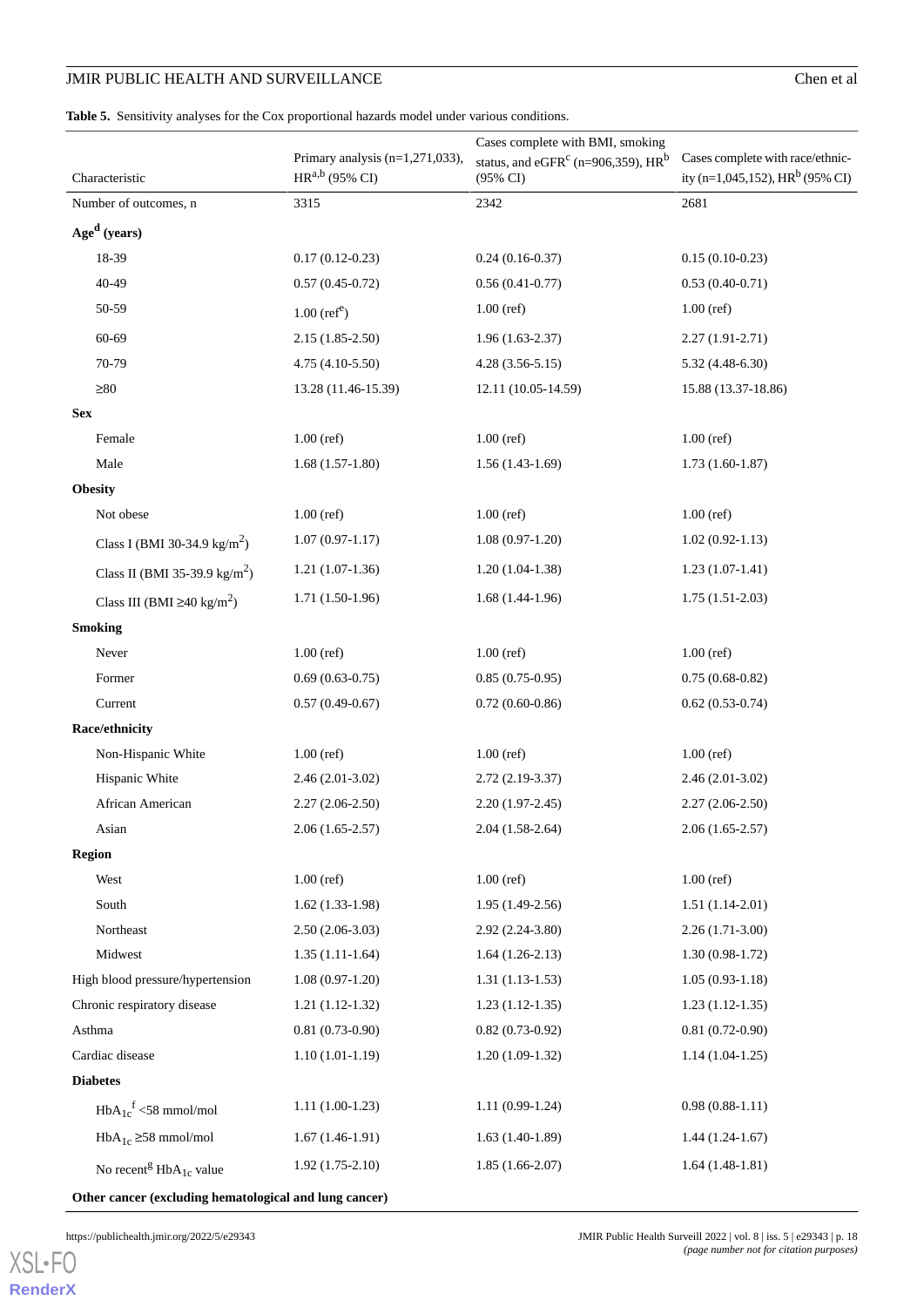#### JMIR PUBLIC HEALTH AND SURVEILLANCE

| Chen et al |  |
|------------|--|
|------------|--|

|                                         |                                    | Cases complete with BMI, smoking                           |                                   |
|-----------------------------------------|------------------------------------|------------------------------------------------------------|-----------------------------------|
|                                         | Primary analysis $(n=1,271,033)$ , | status, and eGFR <sup>c</sup> (n=906,359), HR <sup>b</sup> | Cases complete with race/ethnic-  |
| Characteristic                          | $HR^{a,b}$ (95% CI)                | $(95\% \text{ CI})$                                        | ity (n=1,045,152), $HRb$ (95% CI) |
| Diagnosed $<$ 1 year                    | $0.68(0.55-0.84)$                  | $0.72(0.57-0.92)$                                          | $0.73(0.57-0.92)$                 |
| Diagnosed $\geq$ 1 year                 | $0.61(0.55-0.67)$                  | $0.63(0.56-0.70)$                                          | $0.62(0.56-0.69)$                 |
| <b>Hematological cancer</b>             |                                    |                                                            |                                   |
| Diagnosed $<$ 1 year                    | $1.30(0.91-1.87)$                  | $1.45(0.99-2.12)$                                          | $1.32(0.89-1.96)$                 |
| Diagnosed $\geq$ 1 year                 | $0.97(0.79-1.19)$                  | $1.07(0.86 - 1.32)$                                        | $1.06(0.86-1.31)$                 |
| Lung cancer                             |                                    |                                                            |                                   |
| Diagnosed $<$ 1 year                    | $1.70(1.14-2.55)$                  | 1.91 (1.26-2.88)                                           | $1.63(1.05-2.54)$                 |
| Diagnosed $\geq$ 1 year                 | $0.97(0.71-1.32)$                  | $0.91(0.64-1.28)$                                          | $1.05(0.76-1.45)$                 |
| Reduced kidney function <sup>h</sup>    |                                    |                                                            |                                   |
| eGFR 30-60 mL/min/1.73 m <sup>2</sup>   | $1.07(0.98-1.16)$                  | $1.21(1.10-1.33)$                                          | $1.17(1.07-1.28)$                 |
| eGFR 30 mL/min/1.73 m <sup>2</sup>      | $1.92(1.69-2.19)$                  | $2.15(1.87-2.47)$                                          | $1.93(1.68-2.21)$                 |
| Chronic liver disease                   | $1.05(0.93-1.20)$                  | $1.14(0.99-1.31)$                                          | $1.11(0.96-1.27)$                 |
| Stroke/dementia                         | $1.25(1.15-1.36)$                  | $1.32(1.20-1.45)$                                          | $1.29(1.18-1.41)$                 |
| Other neurological diseases             | $1.77(1.59-1.98)$                  | $1.75(1.55-1.98)$                                          | $1.82(1.61-2.05)$                 |
| Organ transplant                        | $1.35(1.09-1.67)$                  | $1.25(1.00-1.58)$                                          | $1.25(0.99-1.58)$                 |
| $RAi$ , SLE <sup>j</sup> , or psoriasis | $0.86(0.74-1.00)$                  | $0.89(0.76-1.05)$                                          | $0.87(0.74-1.03)$                 |
| Other immunosuppressive condition       | $1.21(1.01-1.46)$                  | $1.17(0.96-1.44)$                                          | $1.13(0.92 - 1.38)$               |

<sup>a</sup>HR: hazard ratio.

<sup>b</sup>Fully adjusted HR.

<sup>c</sup>eGFR: estimated glomerular filtration rate.

<sup>d</sup>For all models, age was modeled as a restricted cubic spline except for age groups.

e<sub>ref: reference level.</sub>

 ${}^f$ HbA<sub>1c</sub>: glycated hemoglobin.

 ${}^{g}$ HbA<sub>1c</sub> values within 15 months before February 1, 2020.

<sup>h</sup>Calculated from the creatinine value.

<sup>i</sup>RA: rheumatoid arthritis.

<sup>j</sup>SLE: systemic lupus erythematosus.

# *Discussion*

#### **Principal Findings**

This study, using individual-level EHR data from a large population, is one of the largest cohort studies published on this topic in the United States. The results are complementary to those reported from the N3C—the largest US-based cohort to date.

The inclusion of all populations in the primary analysis may raise the doubt of assessing risks for being infected and for death after infection. Our analysis among COVID-19 patients eliminates the concern by showing no apparent differences between the 2 groups.

Our results regarding increasing risks for demographic factors and comorbidities were consistent with various studies [[2,](#page-20-1)[6](#page-20-4)[,8](#page-20-6),[15,](#page-20-13)[16\]](#page-20-14). In either the full cohort or the COVID-19–positive cases, the risks for the minority groups only reduced slightly in the fully adjusted models compared with the age-sex adjusted

[XSL](http://www.w3.org/Style/XSL)•FO **[RenderX](http://www.renderx.com/)**

models. This was similar to the OpenSAFELY study, in which including other covariates only explained a small portion of the risks expressed by race/ethnicity. This suggested that other socioeconomic factors, such as income, education, housing, and occupation, could play critical roles.

The elevated risk observed in the Northeast was likely due to the fact that, at the earliest stage of the pandemic, it was the disease hot zone where hospital capacity was stretched and evidence-based disease management protocols were not yet developed. Studies that have investigated the relationship between smoking and COVID-19 prevalence or mortality have generated conflicting results. Some suggested that smoking was not associated with COVID-19 [\[17](#page-20-15),[18\]](#page-20-16), while others reported that smoking could lead up to twice the risk of COVID-19–related death [\[19](#page-20-17)]. Our results from the full or COVID-19–positive cohorts did not support any increased risks associated with smoking. Lower risks of current and prior smokers were observed in the full cohort, but this might be attributable to smokers perceiving that their risks were higher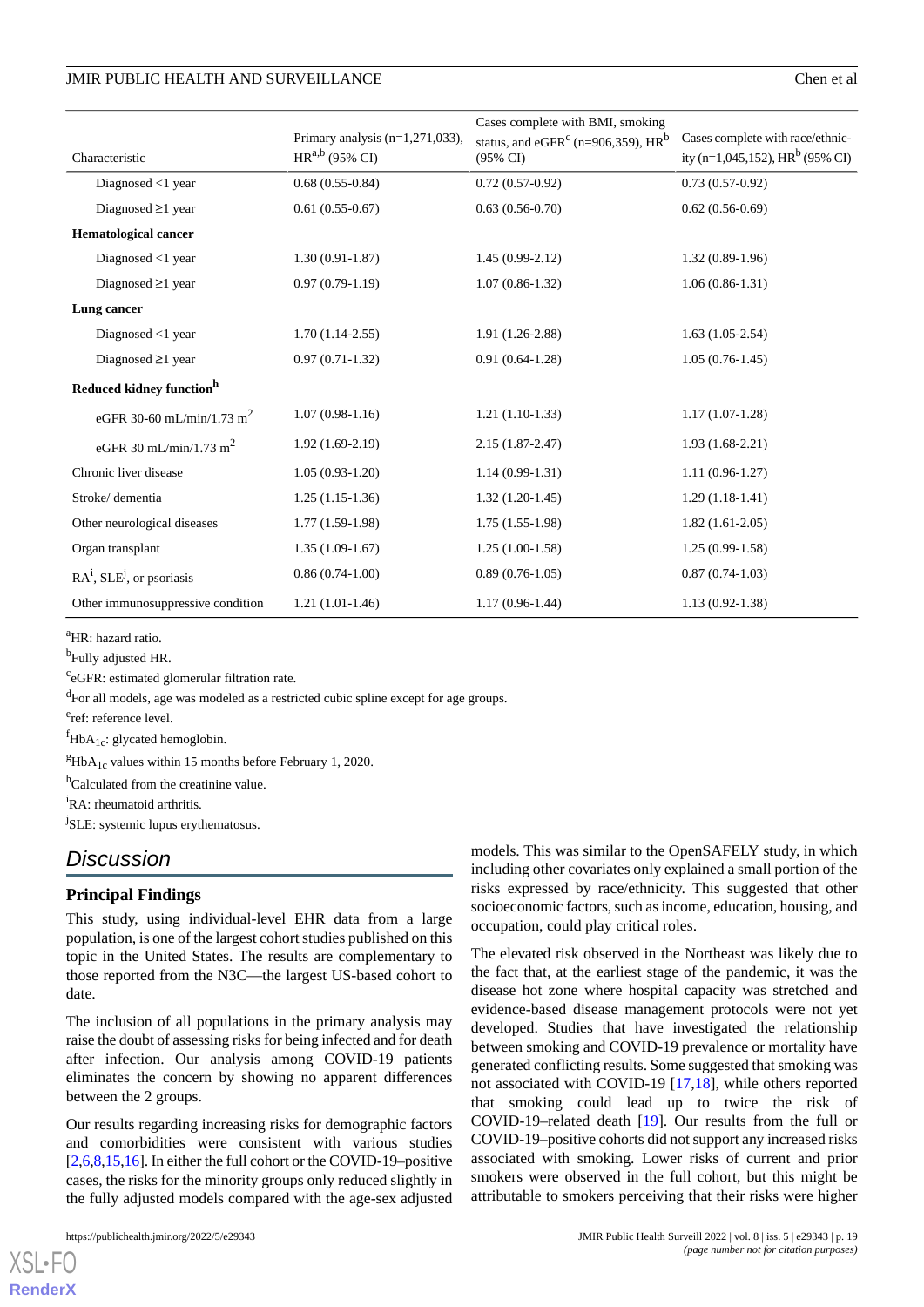and thus moderating their risk of viral exposure, rather than to any effect of smoking per se. Studies designed to specially assess the impact of smoking are required to draw a more definitive conclusion.

Many studies have reported a higher risk of severe outcomes of COVID-19 in cancer patients [[5](#page-20-3)[,8](#page-20-6),[20-](#page-20-18)[22](#page-20-19)]. When examined by cancer types, however, studies in Italy and China showed that lung cancer and hematological malignancies had statistically higher risks of COVID-19–related death, while others did not [[20,](#page-20-18)[23\]](#page-20-20). Our results for cancer were comparable to these findings in which lung cancers and hematological malignancies showed elevated risks, although the HR for hematological malignancies was not statistically significant. Asthma was not associated with an increased risk of COVID-19–related death in this study, which confirms other reports  $[24,25]$  $[24,25]$  $[24,25]$ . We attempted to stratify asthma based on recent use of oral corticosteroids (OCS) as a proxy for severity, but the limited number of participants (n=333 for recent use of OCS) did not allow a precise estimate.

The prevalence of the comorbidities examined in our study was slightly higher than the National Health Interview Survey 2017 data, as shown in a recent study on a similar topic [[26\]](#page-21-2). This was expected since the present sample was drawn from persons who perceived their risk of COVID-19 to be sufficiently high to warrant testing. A prior report from the Optum COVID-19 data set, although based upon differences in sampling dates and inclusion criteria, yielded similar prevalence estimates to this analysis [[27\]](#page-21-3).

#### **Limitations**

The current study has some important limitations that must be considered. Unlike the UK's National Health Service, the fragmented health care system in the United States limits the ability to aggregate health records for the general US population. Patients switching to different insurance companies or providers may experience gaps in their electronic medical records, and those without health insurance are much less likely to be seen by the providers contributing to this cohort. The geographic

distribution of the participating providers also can affect the representativeness of this sample.

To correctly capture patients' baseline health conditions, we imposed the restriction that only participants with at least 1 year of prior health care engagement were eligible to be included in this study. However, this approach may introduce some selection biases. Those who did not meet this criterion may have different outcomes from COVID-19 infection and therefore, could reduce the generalizability of our study findings.

To protect the identities of individual patients, the exact death date and the cause of death were not included in the data set. Although we have developed a reasonable criterion to define the 2 features (see the Methods section), misestimations are still possible, impacting the risk assessments. In addition, at the early stage of the pandemic, testing and diagnosis coding standards were not fully established, so some persons with COVID-19 may not have been detected. Such misclassification, to the extent that it occurred, would tend to be random and only serve to reduce the associations that were observed.

#### **Conclusion**

Identifying patient characteristics associated with increased risks of COVID-19–related death has been an important topic since the start of the pandemic. Using over 1 million patient EHRs to conduct a large cohort survival analysis, we found that age, gender, race, region, and comorbidities including obesity, diabetes, recently diagnosed lung cancer, reduced kidney function, chronic respiratory disease, cardiac disease, stroke or dementia, other neurological diseases, organ transplant, and other immunosuppressive conditions were associated with elevated risks of COVID-19–related death, while smoking, other cancers, asthma, and certain autoimmune diseases were not. Our large and geographically diversified individual-level data provide comprehensive and reliable results on this topic. This study can also serve as a foundation for future policy making about the protection of vulnerable populations, the distribution of vaccines, and other considerations.

#### **Acknowledgments**

XJ is a Cancer Prevention & Research Institute of Texas (CPRIT) Scholar in Cancer Research (RR180012), and he was supported in part by a Christopher Sarofim Family Professorship; University of Texas (UT) Stars award; University of Texas Health Science Center (UTHealth) startup; the National Institutes of Health (NIH) under award numbers R01AG066749, R01AG066749-S1, and U01TR002062; and the National Science Foundation (NSF) RAPID #2027790.

We would like to thank Optum for providing the data for this study and J Young for coordinating between UTHealth and Optum. We also thank L Chen for data preprocessing.

#### **Authors' Contributions**

UIC and XJ designed the study. UIC conducted all the data cleaning and statistical analyses and wrote the initial manuscript. UIC, RG, and XD performed the disease groupings. HX and TMK provided technical support and comments. XJ supervised the overall project. All authors reviewed and approved the final manuscript.

#### **Conflicts of Interest**

None declared.

#### **References**

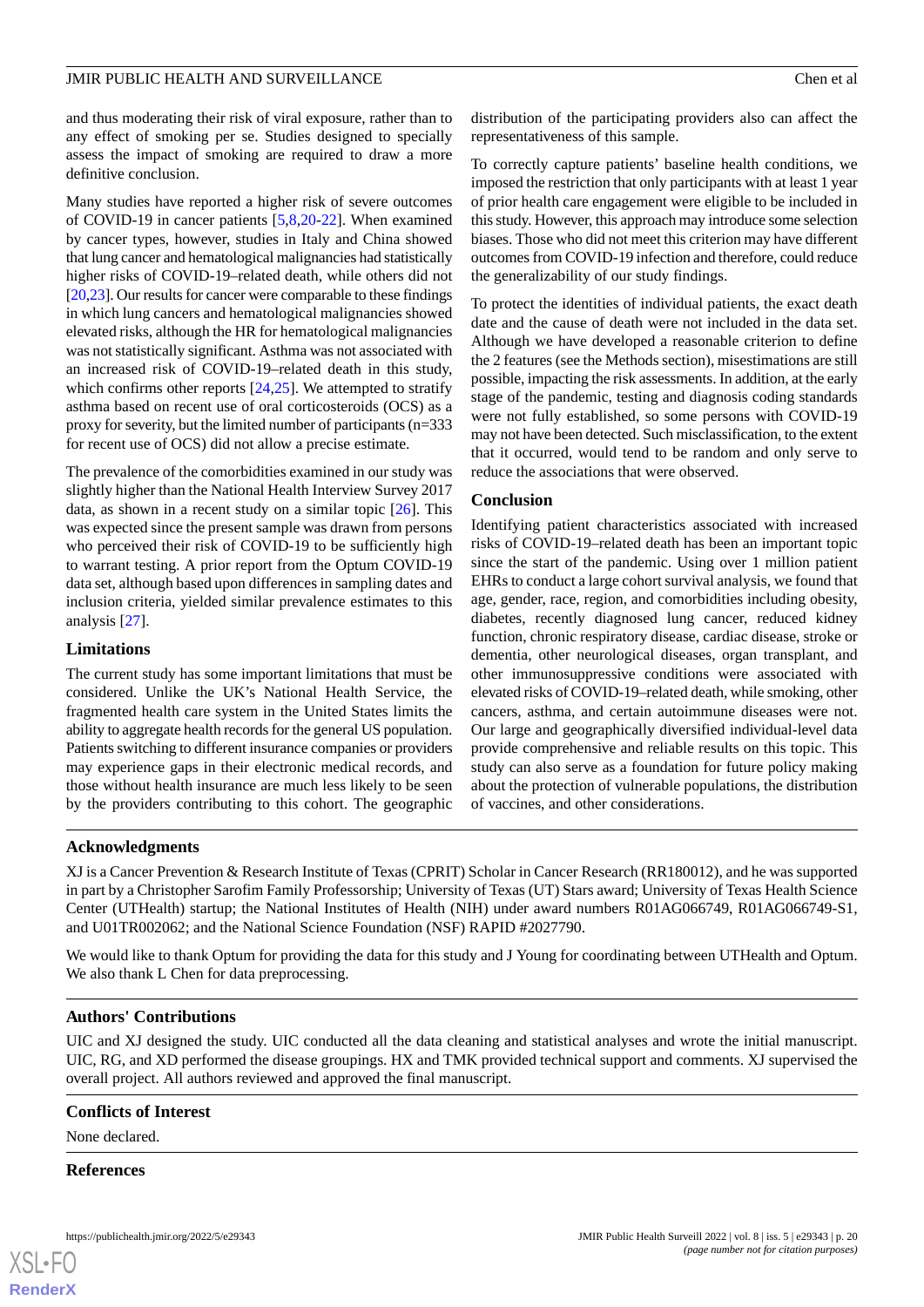- <span id="page-20-0"></span>1. COVID Data Tracker. Centers for Disease Control and Prevention. URL: [https://covid.cdc.gov/covid-data-tracker/](https://covid.cdc.gov/covid-data-tracker/#datatracker-home) [#datatracker-home](https://covid.cdc.gov/covid-data-tracker/#datatracker-home) [accessed 2021-01-04]
- <span id="page-20-1"></span>2. CDC COVID-19 Response Team. Severe outcomes among patients with coronavirus disease 2019 (COVID-19) - United States, February 12-March 16, 2020. MMWR Morb Mortal Wkly Rep 2020 Mar 27;69(12):343-346 [[FREE Full text](https://doi.org/10.15585/mmwr.mm6912e2)] [doi: [10.15585/mmwr.mm6912e2\]](http://dx.doi.org/10.15585/mmwr.mm6912e2) [Medline: [32214079\]](http://www.ncbi.nlm.nih.gov/entrez/query.fcgi?cmd=Retrieve&db=PubMed&list_uids=32214079&dopt=Abstract)
- 3. Richardson S, Hirsch JS, Narasimhan M, Crawford JM, McGinn T, Davidson KW, the Northwell COVID-19 Research Consortium, et al. Presenting characteristics, comorbidities, and outcomes among 5700 patients hospitalized with COVID-19 in the New York City area. JAMA 2020 May 26;323(20):2052-2059 [[FREE Full text](http://europepmc.org/abstract/MED/32320003)] [doi: [10.1001/jama.2020.6775](http://dx.doi.org/10.1001/jama.2020.6775)] [Medline: [32320003](http://www.ncbi.nlm.nih.gov/entrez/query.fcgi?cmd=Retrieve&db=PubMed&list_uids=32320003&dopt=Abstract)]
- <span id="page-20-3"></span><span id="page-20-2"></span>4. Goyal P, Choi JJ, Pinheiro LC, Schenck EJ, Chen R, Jabri A, et al. Clinical characteristics of Covid-19 in New York City. N Engl J Med 2020 Jun 11;382(24):2372-2374 [\[FREE Full text](http://europepmc.org/abstract/MED/32302078)] [doi: [10.1056/NEJMc2010419\]](http://dx.doi.org/10.1056/NEJMc2010419) [Medline: [32302078](http://www.ncbi.nlm.nih.gov/entrez/query.fcgi?cmd=Retrieve&db=PubMed&list_uids=32302078&dopt=Abstract)]
- <span id="page-20-4"></span>5. Gupta S, Hayek SS, Wang W, Chan L, Mathews KS, Melamed ML, STOP-COVID Investigators. Factors associated with death in critically ill patients with coronavirus disease 2019 in the US. JAMA Intern Med 2020 Nov 01;180(11):1436-1447 [[FREE Full text](http://europepmc.org/abstract/MED/32667668)] [doi: [10.1001/jamainternmed.2020.3596\]](http://dx.doi.org/10.1001/jamainternmed.2020.3596) [Medline: [32667668\]](http://www.ncbi.nlm.nih.gov/entrez/query.fcgi?cmd=Retrieve&db=PubMed&list_uids=32667668&dopt=Abstract)
- <span id="page-20-5"></span>6. Rosenthal N, Cao Z, Gundrum J, Sianis J, Safo S. Risk factors associated with in-hospital mortality in a US national sample of patients with COVID-19. JAMA Netw Open 2020 Dec 01;3(12):e2029058 [[FREE Full text](https://jamanetwork.com/journals/jamanetworkopen/fullarticle/10.1001/jamanetworkopen.2020.29058)] [doi: [10.1001/jamanetworkopen.2020.29058](http://dx.doi.org/10.1001/jamanetworkopen.2020.29058)] [Medline: [33301018](http://www.ncbi.nlm.nih.gov/entrez/query.fcgi?cmd=Retrieve&db=PubMed&list_uids=33301018&dopt=Abstract)]
- <span id="page-20-6"></span>7. Bennett TD, Moffitt RA, Hajagos JG, Amor B, Anand A, Bissell MM, et al. The National COVID Cohort Collaborative: clinical characterization and early severity prediction. medRxiv 2021 Jan 23:1 [\[FREE Full text\]](https://doi.org/10.1101/2021.01.12.21249511) [doi: [10.1101/2021.01.12.21249511](http://dx.doi.org/10.1101/2021.01.12.21249511)] [Medline: [33469592](http://www.ncbi.nlm.nih.gov/entrez/query.fcgi?cmd=Retrieve&db=PubMed&list_uids=33469592&dopt=Abstract)]
- <span id="page-20-7"></span>8. Williamson EJ, Walker AJ, Bhaskaran K, Bacon S, Bates C, Morton CE, et al. Factors associated with COVID-19-related death using OpenSAFELY. Nature 2020 Aug;584(7821):430-436 [[FREE Full text](http://europepmc.org/abstract/MED/32640463)] [doi: [10.1038/s41586-020-2521-4\]](http://dx.doi.org/10.1038/s41586-020-2521-4) [Medline: [32640463](http://www.ncbi.nlm.nih.gov/entrez/query.fcgi?cmd=Retrieve&db=PubMed&list_uids=32640463&dopt=Abstract)]
- <span id="page-20-8"></span>9. Defining Adult Overweight and Obesity. Centers for Disease Control and Prevention. URL: [https://www.cdc.gov/obesity/](https://www.cdc.gov/obesity/adult/defining.html) [adult/defining.html](https://www.cdc.gov/obesity/adult/defining.html) [accessed 2020-09-03]
- <span id="page-20-10"></span><span id="page-20-9"></span>10. Levey AS, Stevens LA, Schmid CH, Zhang YL, Castro AF, Feldman HI, CKD-EPI (Chronic Kidney Disease Epidemiology Collaboration). A new equation to estimate glomerular filtration rate. Ann Intern Med 2009 May 05;150(9):604-612 [\[FREE](http://europepmc.org/abstract/MED/19414839) [Full text\]](http://europepmc.org/abstract/MED/19414839) [doi: [10.7326/0003-4819-150-9-200905050-00006](http://dx.doi.org/10.7326/0003-4819-150-9-200905050-00006)] [Medline: [19414839\]](http://www.ncbi.nlm.nih.gov/entrez/query.fcgi?cmd=Retrieve&db=PubMed&list_uids=19414839&dopt=Abstract)
- <span id="page-20-11"></span>11. OpenCodelists. OpenSafely. URL:<https://codelists.opensafely.org/> [accessed 2020-08-01]
- <span id="page-20-12"></span>12. SNOMED CT to ICD-10-CM Map. National Institutes of Health. URL: [https://www.nlm.nih.gov/research/umls/](https://www.nlm.nih.gov/research/umls/mapping_projects/snomedct_to_icd10cm.html) mapping projects/snomedct\_to\_icd10cm.html [accessed 2020-08-01]
- <span id="page-20-13"></span>13. Clinical Classifications Software (CCS) for ICD-9-CM. Agency for Healthcare Research and Quality. URL: [https://www.](https://www.hcup-us.ahrq.gov/toolssoftware/ccs/ccs.jsp) [hcup-us.ahrq.gov/toolssoftware/ccs/ccs.jsp](https://www.hcup-us.ahrq.gov/toolssoftware/ccs/ccs.jsp) [accessed 2020-08-01]
- 14. Sanderson J, Thompson SG, White IR, Aspelund T, Pennells L. Derivation and assessment of risk prediction models using case-cohort data. BMC Med Res Methodol 2013 Sep 13;13:113 [\[FREE Full text\]](https://bmcmedresmethodol.biomedcentral.com/articles/10.1186/1471-2288-13-113) [doi: [10.1186/1471-2288-13-113\]](http://dx.doi.org/10.1186/1471-2288-13-113) [Medline: [24034146](http://www.ncbi.nlm.nih.gov/entrez/query.fcgi?cmd=Retrieve&db=PubMed&list_uids=24034146&dopt=Abstract)]
- <span id="page-20-15"></span><span id="page-20-14"></span>15. Chen T, Wu D, Chen H, Yan W, Yang D, Chen G, et al. Clinical characteristics of 113 deceased patients with coronavirus disease 2019: retrospective study. BMJ 2020 Mar 26;368:m1091 [[FREE Full text](http://www.bmj.com/lookup/pmidlookup?view=long&pmid=32217556)] [doi: [10.1136/bmj.m1091\]](http://dx.doi.org/10.1136/bmj.m1091) [Medline: [32217556](http://www.ncbi.nlm.nih.gov/entrez/query.fcgi?cmd=Retrieve&db=PubMed&list_uids=32217556&dopt=Abstract)]
- <span id="page-20-16"></span>16. Aziz F, Mandelbrot D, Singh T, Parajuli S, Garg N, Mohamed M, et al. Early report on published outcomes in kidney transplant recipients compared to nontransplant patients infected with coronavirus disease 2019. Transplant Proc 2020 Nov;52(9):2659-2662 [[FREE Full text](http://europepmc.org/abstract/MED/32753243)] [doi: [10.1016/j.transproceed.2020.07.002\]](http://dx.doi.org/10.1016/j.transproceed.2020.07.002) [Medline: [32753243\]](http://www.ncbi.nlm.nih.gov/entrez/query.fcgi?cmd=Retrieve&db=PubMed&list_uids=32753243&dopt=Abstract)
- <span id="page-20-18"></span><span id="page-20-17"></span>17. Lippi G, Henry BM. Active smoking is not associated with severity of coronavirus disease 2019 (COVID-19). Eur J Intern Med 2020 May;75:107-108 [[FREE Full text](http://europepmc.org/abstract/MED/32192856)] [doi: [10.1016/j.ejim.2020.03.014](http://dx.doi.org/10.1016/j.ejim.2020.03.014)] [Medline: [32192856](http://www.ncbi.nlm.nih.gov/entrez/query.fcgi?cmd=Retrieve&db=PubMed&list_uids=32192856&dopt=Abstract)]
- 18. Rossato M, Russo L, Mazzocut S, Di Vincenzo A, Fioretto P, Vettor R. Current smoking is not associated with COVID-19. Eur Respir J 2020 Jun 29;55(6):2001290 [\[FREE Full text\]](http://erj.ersjournals.com/cgi/pmidlookup?view=long&pmid=32350106) [doi: [10.1183/13993003.01290-2020](http://dx.doi.org/10.1183/13993003.01290-2020)] [Medline: [32350106\]](http://www.ncbi.nlm.nih.gov/entrez/query.fcgi?cmd=Retrieve&db=PubMed&list_uids=32350106&dopt=Abstract)
- 19. Salah H, Sharma T, Mehta J. Smoking doubles the mortality risk in COVID-19: a meta-analysis of recent reports and potential mechanisms. Cureus 2020 Oct 07;12(10):e10837 [\[FREE Full text\]](http://europepmc.org/abstract/MED/33173643) [doi: [10.7759/cureus.10837](http://dx.doi.org/10.7759/cureus.10837)] [Medline: [33173643\]](http://www.ncbi.nlm.nih.gov/entrez/query.fcgi?cmd=Retrieve&db=PubMed&list_uids=33173643&dopt=Abstract)
- <span id="page-20-19"></span>20. Rugge M, Zorzi M, Guzzinati S. SARS-CoV-2 infection in the Italian Veneto region: adverse outcomes in patients with cancer. Nat Cancer 2020 Aug 31;1(8):784-788. [doi: [10.1038/s43018-020-0104-9](http://dx.doi.org/10.1038/s43018-020-0104-9)] [Medline: [35122051\]](http://www.ncbi.nlm.nih.gov/entrez/query.fcgi?cmd=Retrieve&db=PubMed&list_uids=35122051&dopt=Abstract)
- <span id="page-20-20"></span>21. Liang W, Guan W, Chen R, Wang W, Li J, Xu K, et al. Cancer patients in SARS-CoV-2 infection: a nationwide analysis in China. Lancet Oncol 2020 Mar;21(3):335-337 [[FREE Full text](http://europepmc.org/abstract/MED/32066541)] [doi: [10.1016/S1470-2045\(20\)30096-6\]](http://dx.doi.org/10.1016/S1470-2045(20)30096-6) [Medline: [32066541](http://www.ncbi.nlm.nih.gov/entrez/query.fcgi?cmd=Retrieve&db=PubMed&list_uids=32066541&dopt=Abstract)]
- 22. Robilotti EV, Babady NE, Mead PA, Rolling T, Perez-Johnston R, Bernardes M, et al. Determinants of COVID-19 disease severity in patients with cancer. Nat Med 2020 Aug 24;26(8):1218-1223 [\[FREE Full text\]](http://europepmc.org/abstract/MED/32581323) [doi: [10.1038/s41591-020-0979-0\]](http://dx.doi.org/10.1038/s41591-020-0979-0) [Medline: [32581323](http://www.ncbi.nlm.nih.gov/entrez/query.fcgi?cmd=Retrieve&db=PubMed&list_uids=32581323&dopt=Abstract)]
- 23. Dai M, Liu D, Liu M, Zhou F, Li G, Chen Z, et al. Patients with cancer appear more vulnerable to SARS-CoV-2: a multicenter study during the COVID-19 outbreak. Cancer Discov 2020 Jun;10(6):783-791 [\[FREE Full text\]](http://europepmc.org/abstract/MED/32345594) [doi: [10.1158/2159-8290.CD-20-0422](http://dx.doi.org/10.1158/2159-8290.CD-20-0422)] [Medline: [32345594\]](http://www.ncbi.nlm.nih.gov/entrez/query.fcgi?cmd=Retrieve&db=PubMed&list_uids=32345594&dopt=Abstract)